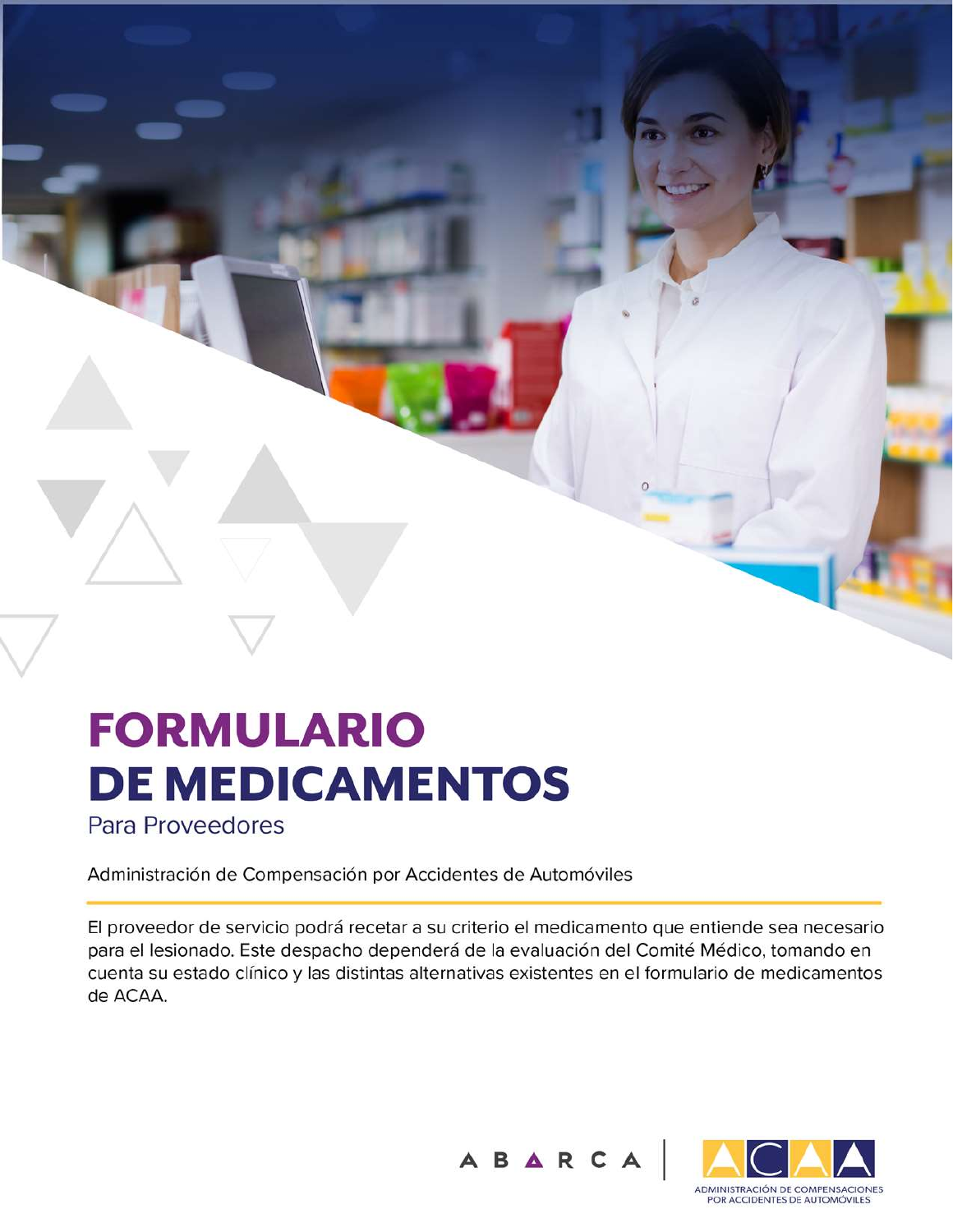#### **Table of Contents**

| ANALGESICS - DRUGS TO TREAT PAIN, INFLAMMATION, AND MUSCLE AND JOINT<br>CONDITIONS [ANALGÉSICOS - MEDICAMENTOS PARA TRATAR DOLOR, INFLAMACIÓN Y                                                       |
|-------------------------------------------------------------------------------------------------------------------------------------------------------------------------------------------------------|
| ANTIBACTERIALS - DRUGS TO TREAT BACTERIAL INFECTIONS [ANTIBACTERIANOS -                                                                                                                               |
| ANTICONVULSANTS - DRUGS TO TREAT SEIZURES [ANTICONVULSIVOS - MEDICAMENTOS                                                                                                                             |
| ANTIDEPRESSANTS - DRUGS TO TREAT DEPRESSION [ANTIDEPRESIVOS -                                                                                                                                         |
| <b>ANTIEMETICS - DRUGS TO TREAT NAUSEA AND VOMITING [ANTIEMÉTICOS -</b>                                                                                                                               |
| ANTIFUNGALS - DRUGS TO TREAT FUNGAL INFECTIONS [ANTIFUNGALES -                                                                                                                                        |
| ANTIPSYCHOTICS - DRUGS TO TREAT MOOD DISORDERS [ANTIPSICÓTICOS -<br>MEDICAMENTOS PARA TRATAR TRASTORNOS DEL ESTADO DE ÁNIMO] 11                                                                       |
|                                                                                                                                                                                                       |
| ANXIOLYTICS - DRUGS TO TREAT ANXIETY [ANSIOLÍTICOS - MEDICAMENTOS PARA                                                                                                                                |
| BIPOLAR AGENTS - DRUGS TO TREAT MOOD DISORDERS [AGENTES PARA BIPOLARIDAD<br>- MEDICAMENTOS PARA TRATAR TRASTORNOS DEL ESTADO DE ÁNIMO] 13                                                             |
| BLOOD PRODUCTS/MODIFIERS/VOLUME EXPANDERS - DRUGS TO TREAT BLOOD<br>DISORDERS [PRODUCTOS PARA LA SANGRE/MODIFICADORES/EXPANSORES DE<br>VOLUMEN - MEDICAMENTOS PARA TRATAR TRASTORNOS DE LA SANGRE] 13 |
| CENTRAL NERVOUS SYSTEM AGENTS - DRUGS TO TREAT NERVE CONDITIONS [AGENTES<br>DEL SISTEMA NERVIOSO CENTRAL - MEDICAMENTOS PARA TRATAR CONDICIONES DE                                                    |
| <b>GASTROINTESTINAL AGENTS - DRUGS TO TREAT BOWEL, INTESTINE AND STOMACH</b><br><b>CONDITIONS [AGENTES GASTROINTESTINALES - MEDICAMENTOS PARA TRATAR</b>                                              |
| GENITOURINARY AGENTS - DRUGS TO TREAT BLADDER, GENITAL AND KIDNEY<br><b>CONDITIONS [AGENTES GENITOURINARIOS - MEDICAMENTOS PARA TRATAR</b>                                                            |
| HORMONAL AGENTS, STIMULANT/REPLACEMENT/MODIFYING (ADRENAL) - DRUGS TO<br>REGULATE HORMONES [AGENTES HORMONALES,                                                                                       |

PA = Prior Authorization [Pre Autorización]; QL = Quantity Limit [Límite de Cantidad] ACAA Formulario de Medicamentos **Page 2 of 24**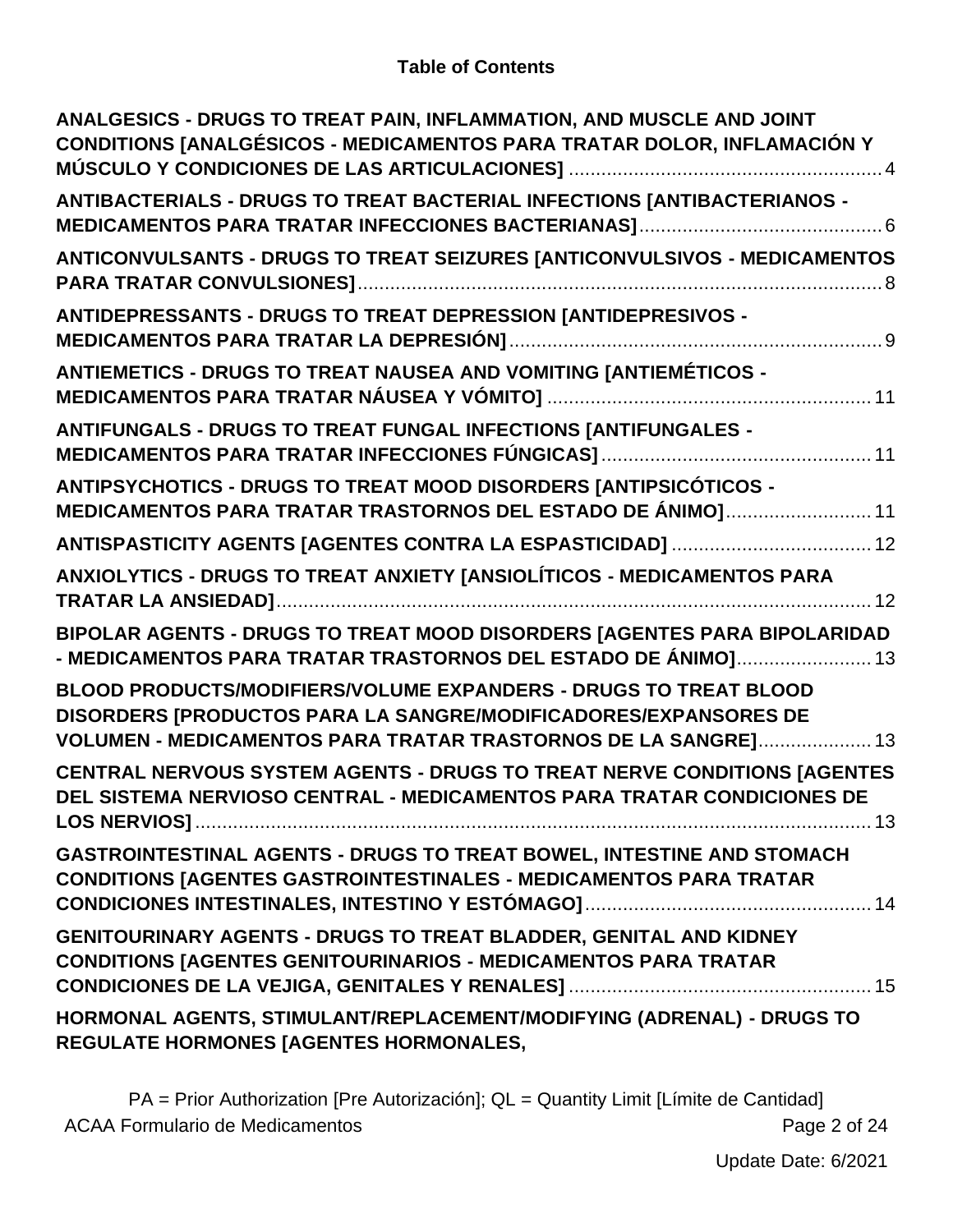| ESTIMULANTES/REEMPLAZO/MODIFICADOR (ADRENALES) - MEDICAMENTOS PARA                                                                                                                                                        |  |
|---------------------------------------------------------------------------------------------------------------------------------------------------------------------------------------------------------------------------|--|
| HORMONAL AGENTS, STIMULANT/REPLACEMENT/MODIFYING (PITUITARY) - DRUGS TO<br>REGULATE HORMONES [AGENTES HORMONALES,<br>ESTIMULANTES/REEMPLAZO/MODIFICADOR (PITUITARIA) - MEDICAMENTOS PARA                                  |  |
| INFLAMMATORY BOWEL DISEASE AGENTS - DRUGS TO TREAT INFLAMMATORY BOWEL<br>DISEASE [AGENTES PARA LA ENFERMEDAD INFLAMATORIA DEL INTESTINO -<br>MEDICAMENTOS PARA TRATAR LA ENFERMEDAD INFLAMATORIA DEL INTESTINO] 17        |  |
| OPHTHALMIC AGENTS - DRUGS TO TREAT EYE CONDITIONS [AGENTES OFTÁLMICOS -                                                                                                                                                   |  |
| RESPIRATORY TRACT/PULMONARY AGENTS - DRUGS TO TREAT ALLERGIES, COUGH,<br>COLD AND LUNG CONDITIONS [AGENTES PARA EL TRACTO RESPIRATORIO/PULMONAR -<br>MEDICAMENTOS PARA TRATAR ALERGIAS, TOS, RESFRIADO, Y CONDICIONES DEL |  |
| SKELETAL MUSCLE RELAXANTS - DRUGS TO TREAT MUSCLE TENSION AND SPASM<br>[RELAJANTES MUSCULOESQUELÉTICOS - MEDICAMENTOS PARA TRATAR LA TENSIÓN                                                                              |  |
| SLEEP DISORDER AGENTS - DRUGS FOR SEDATION AND SLEEP [AGENTES DEL SISTEMA<br>NERVIOSO CENTRAL - MEDICAMENTOS PARA TRATAR CONDICIONES DE LOS NERVIOS]                                                                      |  |
| THERAPEUTIC NUTRIENTS/MINERALS/ELECTROLYTES [NUTRIENTES/MINERALES Y                                                                                                                                                       |  |
| THERAPEUTIC NUTRIENTS/MINERALS/ELECTROLYTES - DRUGS TO TREAT VITAMIN,<br>MINERAL AND BODY FLUID DEFICIENCIES [NUTRIENTES<br><b>TERAPÉUTICOS/MINERALES/ELECTROLITOS - MEDICAMENTOS PARA TRATAR</b>                         |  |
|                                                                                                                                                                                                                           |  |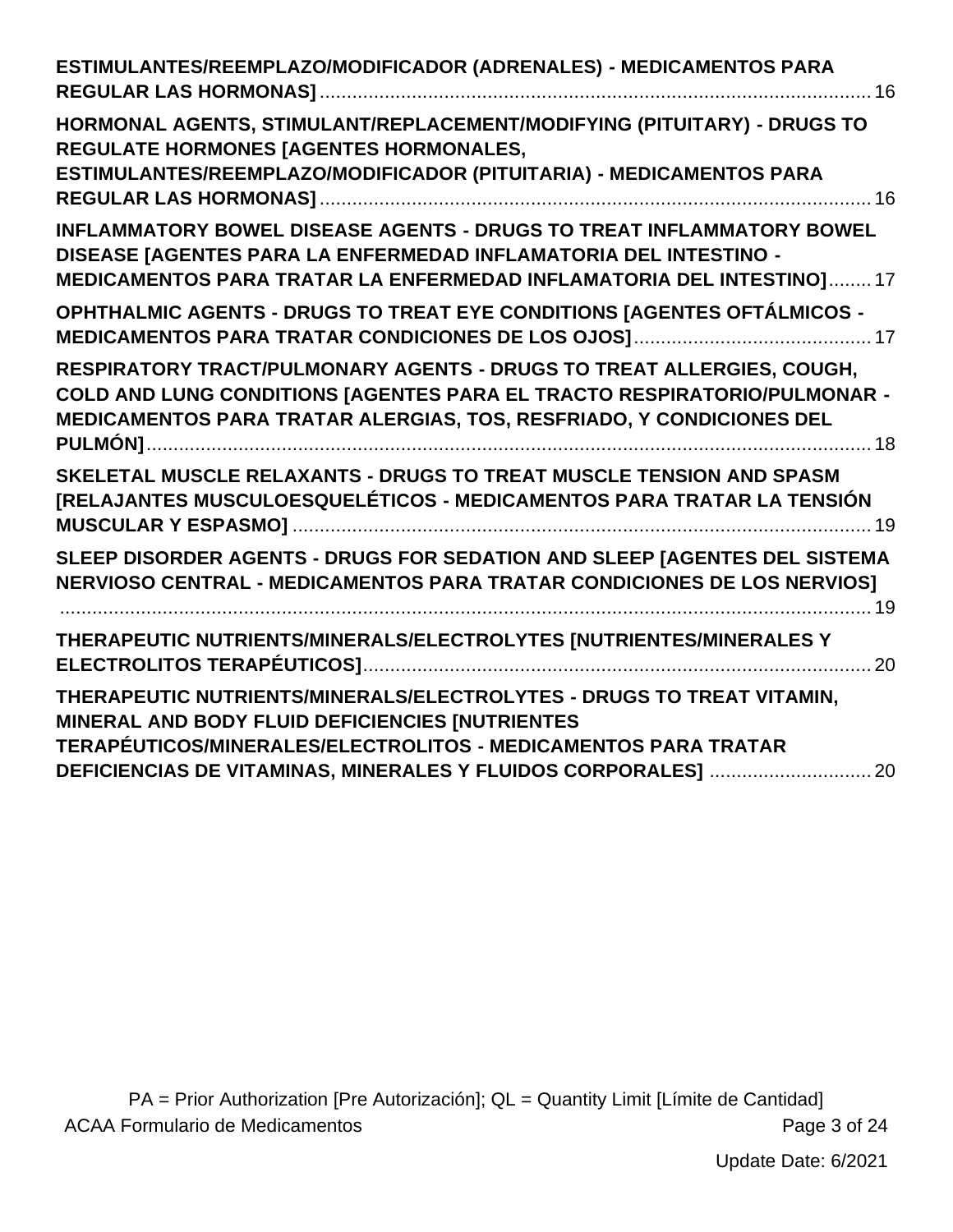<span id="page-3-0"></span>

| <b>Drug Name</b><br>[Nombre del Medicamento]                                                                                                                                                    | Drug<br><b>Tier</b><br>[Nivel] | <b>Reference Name</b><br>[Nombre de<br>Referencia] | Requirements/Limits <sup>1</sup><br>[Requisitos/Límites] |  |
|-------------------------------------------------------------------------------------------------------------------------------------------------------------------------------------------------|--------------------------------|----------------------------------------------------|----------------------------------------------------------|--|
| THERAPEUTIC CATEGORY [CATEGORÍA TERAPÉUTICA]                                                                                                                                                    |                                |                                                    |                                                          |  |
| Therapeutic Class [Clase Terapéutica]                                                                                                                                                           |                                |                                                    |                                                          |  |
| ANALGESICS - DRUGS TO TREAT PAIN, INFLAMMATION, AND MUSCLE AND JOINT<br>CONDITIONS [ANALGÉSICOS - MEDICAMENTOS PARA TRATAR DOLOR, INFLAMACIÓN Y<br>MÚSCULO Y CONDICIONES DE LAS ARTICULACIONES] |                                |                                                    |                                                          |  |
| Analgesics - Miscellaneous Analgesics [Analgésicos - Analgésicos Misceláneos]                                                                                                                   |                                |                                                    |                                                          |  |
| compoz 50 mg cap                                                                                                                                                                                |                                |                                                    | PA, QL(20 / 15)                                          |  |
| cvs sleep aid nighttime 50 mg cap                                                                                                                                                               |                                |                                                    | PA, QL(20 / 15)                                          |  |
| cvs sleep-aid nighttime 50 mg cap                                                                                                                                                               |                                |                                                    | PA, QL(20 / 15)                                          |  |
| eq nighttime sleep aid max st 50                                                                                                                                                                |                                |                                                    |                                                          |  |
| mg cap                                                                                                                                                                                          |                                |                                                    | PA, QL(20 / 15)                                          |  |
| eql sleep aid 50 mg cap                                                                                                                                                                         |                                |                                                    | PA, QL(20 / 15)                                          |  |
| goodsense sleep aid 50 mg cap                                                                                                                                                                   |                                |                                                    | PA, QL(20 / 15)                                          |  |
| ormir 50 mg cap                                                                                                                                                                                 |                                |                                                    | PA, QL(20 / 15)                                          |  |
| qc sleep aid max st 50 mg cap                                                                                                                                                                   |                                |                                                    | PA, QL(20 / 15)                                          |  |
| qc sleep-aid max st 50 mg cap                                                                                                                                                                   |                                |                                                    | PA, QL(20 / 15)                                          |  |
| ra sleep aid 50 mg cap                                                                                                                                                                          |                                |                                                    | PA, QL(20 / 15)                                          |  |
| sleep-aid 50 mg cap                                                                                                                                                                             |                                |                                                    | PA, QL(20 / 15)                                          |  |
| tgt sleep aid max strength 50 mg                                                                                                                                                                |                                |                                                    |                                                          |  |
| cap                                                                                                                                                                                             |                                |                                                    | PA, QL(20 / 15)                                          |  |
| UNISOM SLEEPGELS 50 mg cap                                                                                                                                                                      |                                |                                                    | PA, QL(20 / 15)                                          |  |
| wal-som maximum strength 50 mg                                                                                                                                                                  |                                |                                                    |                                                          |  |
| cap                                                                                                                                                                                             |                                |                                                    | PA, QL(20 / 15)                                          |  |
| Nonsteroidal Anti-inflammatory Drugs - Pain/anti-inflammatory Drugs [Medicamentos                                                                                                               |                                |                                                    |                                                          |  |
| Antiinflamatorios No-Esteroidales - Medicamentos Para Dolor/Antiinflamatorios]                                                                                                                  |                                |                                                    |                                                          |  |
| diclofenac potassium 50 mg tab                                                                                                                                                                  |                                | <b>CATAFLAM</b>                                    | QL(45/30)                                                |  |
| diclofenac sodium 25 mg tab dr, 50                                                                                                                                                              |                                |                                                    |                                                          |  |
| mg tab dr, 75 mg tab dr                                                                                                                                                                         | 1                              | <b>VOLTAREN</b>                                    | QL(45 / 30)                                              |  |
| diclofenac sodium er 100 mg tab er                                                                                                                                                              |                                |                                                    |                                                          |  |
| 24 hr                                                                                                                                                                                           | 1                              | <b>VOLTAREN XR</b>                                 | QL(45 / 30)                                              |  |
| flurbiprofen 100 mg tab, 50 mg tab                                                                                                                                                              | 1                              | <b>ANSAID</b>                                      | QL(45 / 30)                                              |  |
| IBU 400 mg tab, 600 mg tab, 800                                                                                                                                                                 |                                |                                                    |                                                          |  |
| mg tab                                                                                                                                                                                          | 1                              |                                                    | QL(45 / 30)                                              |  |
| ibuprofen 400 mg tab, 600 mg tab,                                                                                                                                                               |                                |                                                    |                                                          |  |
| 800 mg tab                                                                                                                                                                                      | 1                              | <b>MOTRIN</b>                                      | QL(45 / 30)                                              |  |
| indomethacin 25 mg cap, 50 mg                                                                                                                                                                   |                                |                                                    |                                                          |  |
| cap                                                                                                                                                                                             |                                | <b>INDOCIN</b>                                     | QL(45 / 30)                                              |  |
| indomethacin er 75 mg cap er                                                                                                                                                                    | 1                              | <b>INDOCIN</b>                                     | QL(45 / 30)                                              |  |
| ketoprofen 50 mg cap, 75 mg cap                                                                                                                                                                 |                                | <b>ORUDIS</b>                                      | QL(45 / 30)                                              |  |
| ketoprofen er 200 mg cap er 24 hr                                                                                                                                                               |                                | <b>ORUVAIL</b>                                     | QL(45 / 30)                                              |  |

PA = Prior Authorization [Pre Autorización]; QL = Quantity Limit [Límite de Cantidad] ACAA Formulario de Medicamentos **Page 4 of 24**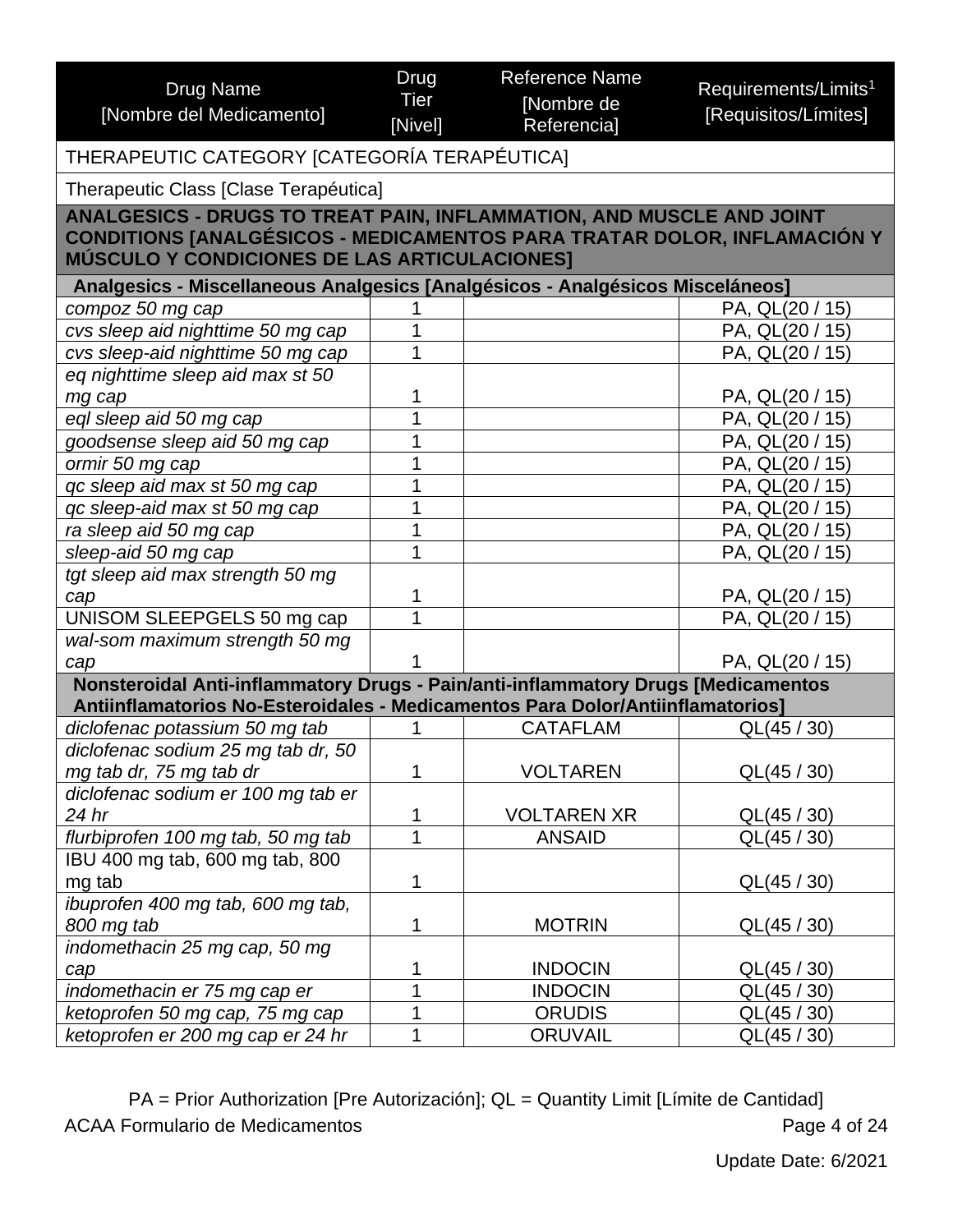| <b>Drug Name</b>                                                                                                                  | Drug           | <b>Reference Name</b> | Requirements/Limits <sup>1</sup> |
|-----------------------------------------------------------------------------------------------------------------------------------|----------------|-----------------------|----------------------------------|
| [Nombre del Medicamento]                                                                                                          | Tier           | [Nombre de            | [Requisitos/Límites]             |
|                                                                                                                                   | [Nivel]        | Referencia]           |                                  |
| ketorolac tromethamine 60 mg/2ml                                                                                                  |                |                       |                                  |
| im soln                                                                                                                           | 1              |                       | QL(6 / 3)                        |
| ketorolac tromethamine 15 mg/ml                                                                                                   |                |                       |                                  |
| inj soln, 30 mg/ml inj soln                                                                                                       | 1<br>1         | <b>TORADOL</b>        | QL(6/3)                          |
| ketorolac tromethamine 10 mg tab                                                                                                  |                | <b>TORADOL</b>        | QL(45 / 30)                      |
| meloxicam 15 mg tab, 7.5 mg tab                                                                                                   | 1              | <b>MOBIC</b>          | QL(45 / 30)                      |
| nabumetone 500 mg tab, 750 mg                                                                                                     |                |                       |                                  |
| tab                                                                                                                               | 1              | <b>RELAFEN</b>        | QL(45 / 30)                      |
| naproxen 250 mg tab, 375 mg tab,                                                                                                  |                |                       |                                  |
| 500 mg tab, 500 mg tab dr                                                                                                         | 1              | <b>NAPROSYN</b>       | QL(45 / 30)                      |
| naproxen 125 mg/5ml susp                                                                                                          | 1              | <b>NAPROSYN</b>       | QL(800 / 30)                     |
| naproxen 375 mg tab dr                                                                                                            | $\overline{2}$ | <b>NAPROSYN</b>       | QL(45 / 30)                      |
| naproxen sodium 275 mg tab                                                                                                        | 1              | <b>ANAPROX</b>        | QL(45 / 30)                      |
| naproxen sodium 550 mg tab                                                                                                        | 1              | <b>ANAPROX DS</b>     | QL(45 / 30)                      |
| piroxicam 10 mg cap, 20 mg cap                                                                                                    | 1              | <b>FELDENE</b>        | QL(45 / 30)                      |
| sulindac 150 mg tab, 200 mg tab                                                                                                   | 1              | <b>CLINORIL</b>       | QL(45 / 30)                      |
| Opioid Analgesics, Short-acting - Opioid Pain Relievers [Analgésicos Opioides, Corta<br>Duración - Opioides Para Alivio De Dolor] |                |                       |                                  |
| acetaminophen-codeine 300-15 mg                                                                                                   |                | <b>TYLENOL WITH</b>   |                                  |
| tab, 300-60 mg tab                                                                                                                | 1              | <b>CODEINE</b>        | QL(20 / 15)                      |
| acetaminophen-codeine 120-12                                                                                                      |                | <b>TYLENOL WITH</b>   |                                  |
| mg/5ml soln                                                                                                                       | 1              | <b>CODEINE</b>        | QL(120 / 15)                     |
| acetaminophen-codeine #2 300-15                                                                                                   |                | <b>TYLENOL WITH</b>   |                                  |
| mg tab                                                                                                                            | 1              | <b>CODEINE</b>        | QL(20 / 15)                      |
| acetaminophen-codeine #3 300-30                                                                                                   |                | <b>TYLENOL WITH</b>   |                                  |
| mg tab                                                                                                                            | 1              | <b>CODEINE</b>        | QL(20/15)                        |
| acetaminophen-codeine #4 300-60                                                                                                   |                | <b>TYLENOL WITH</b>   |                                  |
| mg tab                                                                                                                            | 1              | <b>CODEINE</b>        | QL(20/15)                        |
| endocet 10-325 mg tab, 5-325 mg                                                                                                   |                |                       |                                  |
| tab, 7.5-325 mg tab                                                                                                               | 1              | <b>PERCOCET</b>       | QL(20 / 15)                      |
| hydrocodone-acetaminophen 10-                                                                                                     |                |                       |                                  |
| 325 mg tab, 5-325 mg tab, 7.5-325                                                                                                 |                |                       |                                  |
| mg tab                                                                                                                            | 1              | <b>NORCO</b>          | QL(20 / 15)                      |
| hydrocodone-acetaminophen 10-                                                                                                     |                |                       |                                  |
| 300 mg tab, 5-300 mg tab, 7.5-300                                                                                                 |                |                       |                                  |
| mg tab                                                                                                                            | 1              | <b>VICODIN</b>        | QL(20/15)                        |
| LORCET 5-325 mg tab                                                                                                               | 1              |                       | QL(20/15)                        |
| NORCO 5-325 mg tab                                                                                                                | 1              |                       | QL(20 / 15)                      |
| oxycodone-acetaminophen 10-325                                                                                                    |                |                       |                                  |
| mg tab, 2.5-325 mg tab, 5-325 mg                                                                                                  |                |                       |                                  |
| tab, 7.5-325 mg tab                                                                                                               | 1              | <b>PERCOCET</b>       | QL(20/15)                        |
| tramadol hcl 50 mg tab                                                                                                            | 1              | <b>ULTRAM</b>         | QL(20 / 15)                      |

PA = Prior Authorization [Pre Autorización]; QL = Quantity Limit [Límite de Cantidad] ACAA Formulario de Medicamentos **Page 5 of 24**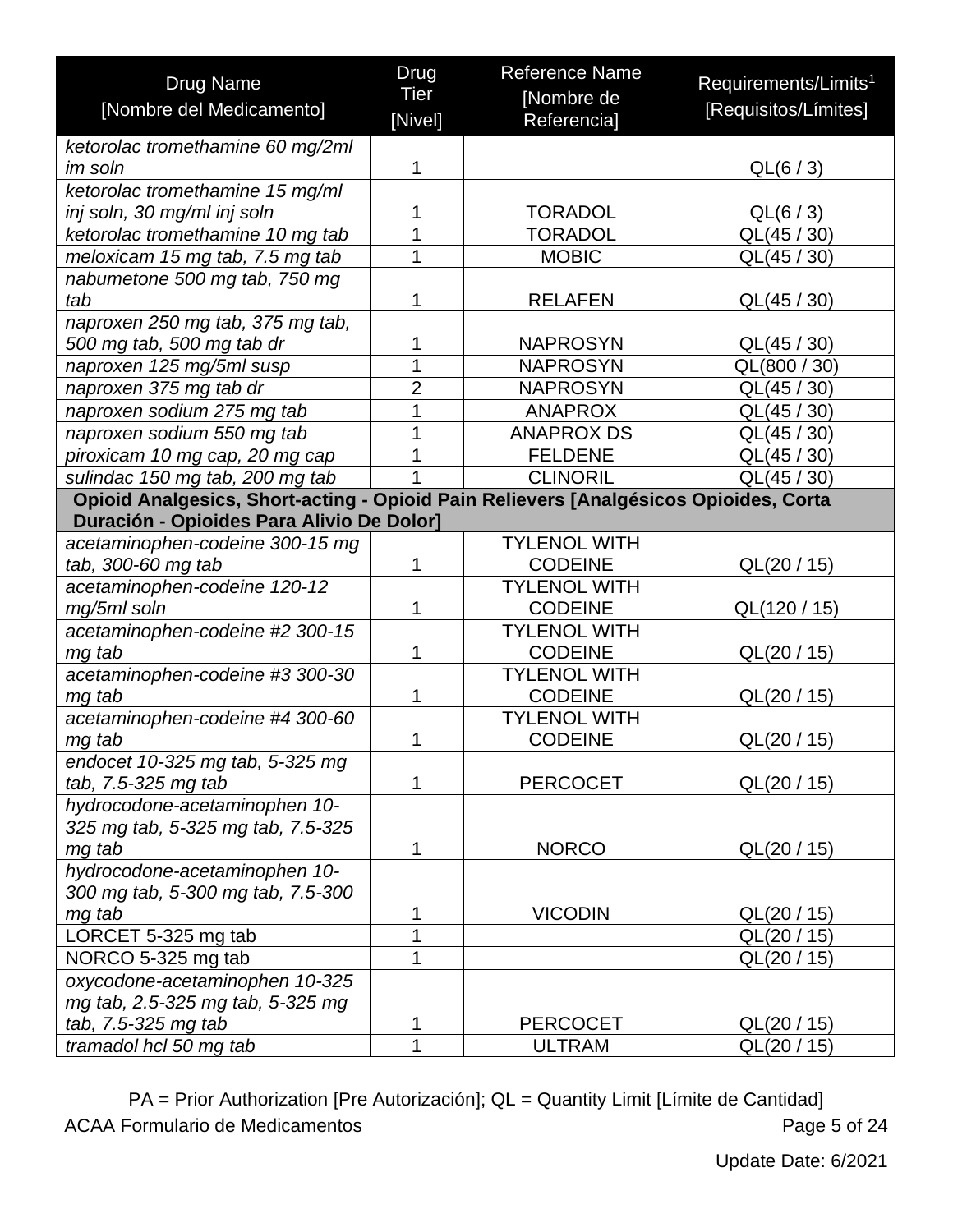<span id="page-5-0"></span>

| <b>Drug Name</b>                                                                           | Drug           | <b>Reference Name</b> | Requirements/Limits <sup>1</sup> |
|--------------------------------------------------------------------------------------------|----------------|-----------------------|----------------------------------|
| [Nombre del Medicamento]                                                                   | <b>Tier</b>    | [Nombre de            | [Requisitos/Límites]             |
|                                                                                            | [Nivel]        | Referencia]           |                                  |
| tramadol-acetaminophen 37.5-325                                                            |                |                       |                                  |
| mg tab                                                                                     |                | <b>ULTRACET</b>       | QL(20/15)                        |
| <b>ANTIBACTERIALS - DRUGS TO TREAT BACTERIAL INFECTIONS [ANTIBACTERIANOS -</b>             |                |                       |                                  |
| <b>MEDICAMENTOS PARA TRATAR INFECCIONES BACTERIANAS]</b>                                   |                |                       |                                  |
| Aminoglycosides - Antibiotics [Aminoglucósidos - Antibióticos]                             |                |                       |                                  |
| gentamicin sulfate 0.1 % oint                                                              | 1              | <b>GARAMYCIN</b>      | PA, QL(15 / 14)                  |
| gentamicin sulfate 0.1 % crm                                                               | 1              | <b>GARAMYCIN</b>      | PA, QL(30 / 14)                  |
| neomycin sulfate 500 mg tab                                                                |                |                       | QL(42 / 14)                      |
| Antibacterials, Other - Antibiotics [Antibacterianos, Otros - Antibióticos]                |                |                       |                                  |
| clindamycin hcl 150 mg cap, 300                                                            |                |                       |                                  |
| mg cap, 75 mg cap                                                                          | 1              | <b>CLEOCIN</b>        | QL(56 / 14)                      |
| metronidazole 250 mg tab, 500 mg                                                           |                |                       |                                  |
| tab                                                                                        | 1              | <b>FLAGYL</b>         | QL(56 / 14)                      |
| mupirocin 2 % oint                                                                         | $\overline{1}$ | <b>BACTROBAN</b>      | PA, QL(22 / 14)                  |
| mupirocin calcium 2 % crm                                                                  | 1              | <b>BACTROBAN</b>      | PA, QL(22 / 14)                  |
| nitrofurantoin 25 mg/5ml susp                                                              | 1              |                       | QL(240 / 14)                     |
| nitrofurantoin macrocrystal 100 mg                                                         |                |                       |                                  |
| cap, 25 mg cap, 50 mg cap                                                                  | 1              | <b>MACRODANTIN</b>    | QL(56 / 14)                      |
| nitrofurantoin monohyd macro 100                                                           |                |                       |                                  |
| mg cap                                                                                     | 1              | <b>MACROBID</b>       | QL(56 / 14)                      |
| silver sulfadiazine 1 % crm                                                                | 1              | <b>SILVADENE</b>      | PA, QL(50 / 14)                  |
| Beta-lactam, Cephalosporins - Antibiotics [Beta-Lactámicos, Cefalosporinas - Antibióticos] |                |                       |                                  |
| cefaclor 250 mg cap, 500 mg cap                                                            | 1              | <b>CECLOR</b>         | QL(42 / 14)                      |
| cefaclor er 500 mg tab er 12 hr                                                            | 1              | <b>CECLOR CD</b>      | QL(42 / 14)                      |
| cefadroxil 1 gm tab, 500 mg cap                                                            | 1              | <b>DURICEF</b>        | QL(28 / 14)                      |
| cefadroxil 250 mg/5ml susp, 500                                                            |                |                       |                                  |
| mg/5ml susp                                                                                | 1              | <b>DURICEF</b>        | QL(100 / 14)                     |
| cefdinir 300 mg cap                                                                        | 1              | <b>OMNICEF</b>        | QL(28 / 14)                      |
| cefdinir 125 mg/5ml susp, 250                                                              |                |                       |                                  |
| mg/5ml susp                                                                                | 1              | <b>OMNICEF</b>        | QL(100 / 14)                     |
| cefpodoxime proxetil 100 mg tab,                                                           | 1              |                       |                                  |
| 200 mg tab                                                                                 |                | <b>VANTIN</b>         | QL(28 / 14)                      |
| cefpodoxime proxetil 100 mg/5ml                                                            | 1              | <b>VANTIN</b>         |                                  |
| susp, 50 mg/5ml susp<br>cefprozil 250 mg tab, 500 mg tab                                   | $\overline{1}$ | <b>CEFZIL</b>         | QL(100 / 14)<br>QL(28/14)        |
|                                                                                            | 1              | <b>CEFZIL</b>         |                                  |
| cefprozil 125 mg/5ml susp<br>cefprozil 250 mg/5ml susp                                     | $\overline{2}$ | <b>CEFZIL</b>         | QL(100 / 14)<br>QL(100 / 14)     |
| cefuroxime axetil 250 mg tab, 500                                                          |                |                       |                                  |
| mg tab                                                                                     | 1              | <b>CEFTIN</b>         | QL(28/14)                        |
| cephalexin 250 mg tab, 500 mg tab                                                          | 1              |                       | QL(56 / 14)                      |
| cephalexin 250 mg cap, 500 mg                                                              |                |                       |                                  |
| cap, 750 mg cap                                                                            | 1              | <b>KEFLEX</b>         | QL(56 / 14)                      |
|                                                                                            |                |                       |                                  |

PA = Prior Authorization [Pre Autorización]; QL = Quantity Limit [Límite de Cantidad] ACAA Formulario de Medicamentos **Page 6 of 24**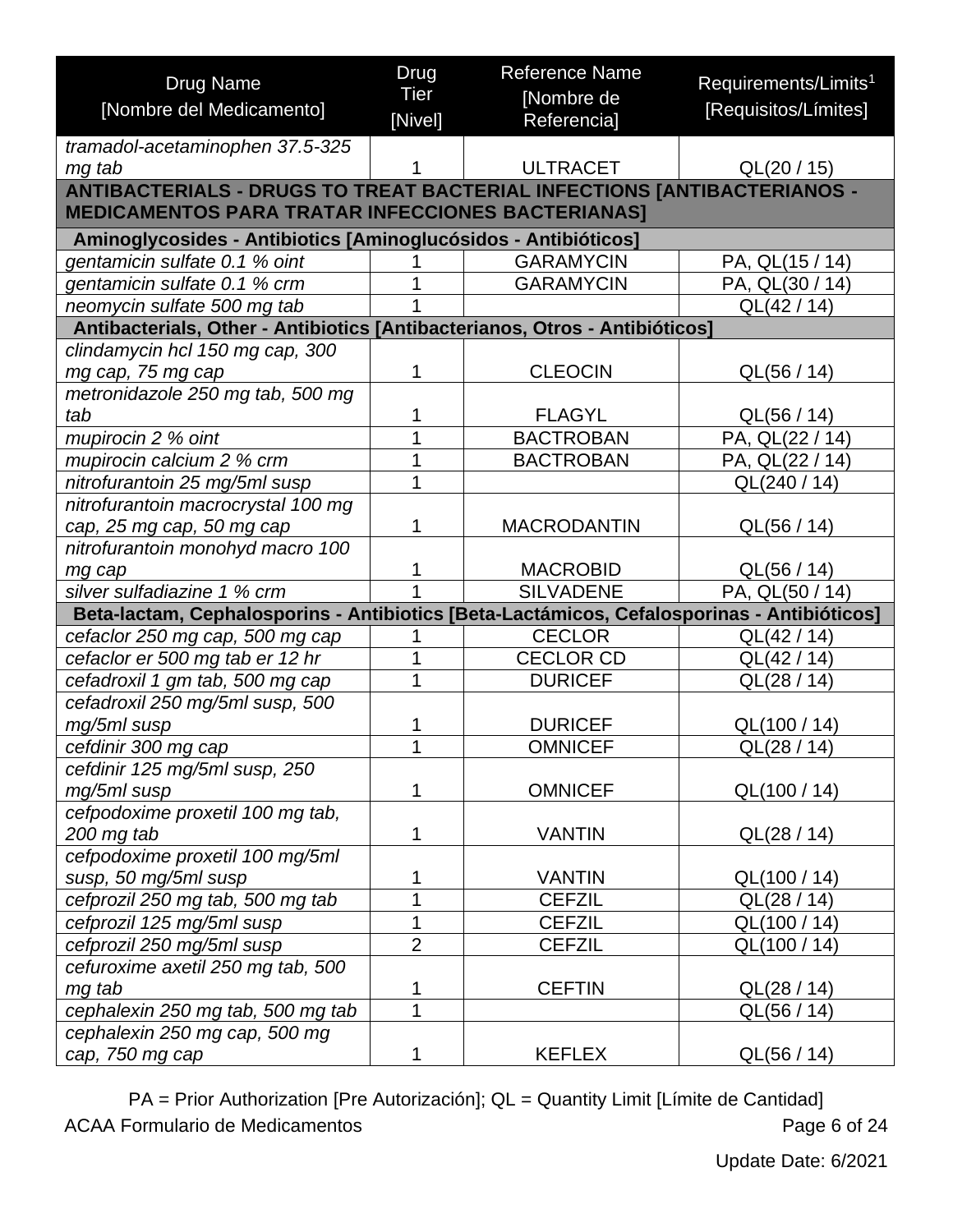| <b>Drug Name</b>                                                                     | <b>Drug</b>     | <b>Reference Name</b>     | Requirements/Limits <sup>1</sup> |
|--------------------------------------------------------------------------------------|-----------------|---------------------------|----------------------------------|
| [Nombre del Medicamento]                                                             | Tier<br>[Nivel] | [Nombre de<br>Referencia] | [Requisitos/Límites]             |
| cephalexin 125 mg/5ml susp, 250                                                      |                 |                           |                                  |
| mg/5ml susp                                                                          | 1               | <b>KEFLEX</b>             | QL(100 / 14)                     |
| Beta-lactam, Penicillins - Antibiotics [Beta-Lactámicos, Penicilinas - Antibióticos] |                 |                           |                                  |
| amoxicillin 125 mg tab chew, 250                                                     |                 |                           |                                  |
| mg cap, 250 mg tab chew, 500 mg                                                      |                 |                           |                                  |
| cap, 500 mg tab                                                                      | 1               | <b>AMOXIL</b>             | QL(42 / 14)                      |
| amoxicillin 125 mg/5ml susp, 200                                                     |                 |                           |                                  |
| mg/5ml susp, 250 mg/5ml susp,                                                        |                 |                           |                                  |
| 400 mg/5ml susp                                                                      | 1               | <b>AMOXIL</b>             | QL(100 / 14)                     |
| amoxicillin-pot clavulanate 200-                                                     |                 |                           |                                  |
| 28.5 mg tab chew, 250-125 mg tab,                                                    |                 |                           |                                  |
| 400-57 mg tab chew, 500-125 mg                                                       |                 |                           |                                  |
| tab, 875-125 mg tab                                                                  | 1               | <b>AUGMENTIN</b>          | QL(42 / 14)                      |
| amoxicillin-pot clavulanate 200-                                                     |                 |                           |                                  |
| 28.5 mg/5ml susp, 250-62.5                                                           |                 |                           |                                  |
| mg/5ml susp, 400-57 mg/5ml susp,                                                     |                 |                           |                                  |
| 600-42.9 mg/5ml susp                                                                 | 1               | <b>AUGMENTIN</b>          | QL(100 / 14)                     |
| ampicillin 500 mg cap                                                                | 1               |                           | QL(56 / 14)                      |
| penicillin v potassium 500 mg tab                                                    | 1               | PEN-VEE K                 | QL(56 / 14)                      |
| penicillin v potassium 250 mg tab                                                    | 1               | <b>VEETIDS</b>            | QL(56 / 14)                      |
| Macrolides - Antibiotics [Macrólidos - Antibióticos]                                 |                 |                           |                                  |
| azithromycin 250 mg tab, 500 mg<br>tab                                               | 1               | <b>ZITHROMAX</b>          | QL(6 / 5)                        |
| azithromycin 100 mg/5ml susp, 200                                                    |                 |                           |                                  |
| mg/5ml susp                                                                          | 1               | <b>ZITHROMAX</b>          | QL(100 / 14)                     |
| clarithromycin 250 mg tab, 500 mg                                                    |                 |                           |                                  |
| tab                                                                                  | 1               | <b>BIAXIN</b>             | QL(28/14)                        |
| clarithromycin 125 mg/5ml susp,                                                      |                 |                           |                                  |
| 250 mg/5ml susp                                                                      | A.              | <b>BIAXIN</b>             | QL(28 / 14)                      |
| clarithromycin er 500 mg tab er 24                                                   |                 |                           |                                  |
| hr                                                                                   | 1               | <b>BIAXIN XL</b>          | QL(28/14)                        |
| ERYTHROCIN STEARATE 250 mg                                                           |                 |                           |                                  |
| tab                                                                                  | 1               |                           | QL(56 / 14)                      |
| erythromycin base 250 mg cap dr                                                      |                 |                           |                                  |
| prt, 250 mg tab                                                                      | 1               |                           | QL(56 / 14)                      |
| erythromycin base 500 mg tab                                                         | 1               | ERY-TAB                   | QL(56 / 14)                      |
| erythromycin ethylsuccinate pwdr                                                     | 1               |                           | QL(56 / 14)                      |
| erythromycin ethylsuccinate 400                                                      |                 |                           |                                  |
| mg tab                                                                               | 1               | E.E.S.                    | QL(56 / 14)                      |
| erythromycin ethylsuccinate 200                                                      |                 |                           |                                  |
| mg/5ml susp                                                                          | 1               | <b>ERYPED</b>             | QL(100 / 14)                     |
| Quinolones - Antibiotics [Quinolonas - Antibióticos]                                 |                 |                           |                                  |
| ciprofloxacin hcl 250 mg tab                                                         |                 | <b>CIPRO</b>              | QL(28/10)                        |

PA = Prior Authorization [Pre Autorización]; QL = Quantity Limit [Límite de Cantidad] ACAA Formulario de Medicamentos **Page 7 of 24**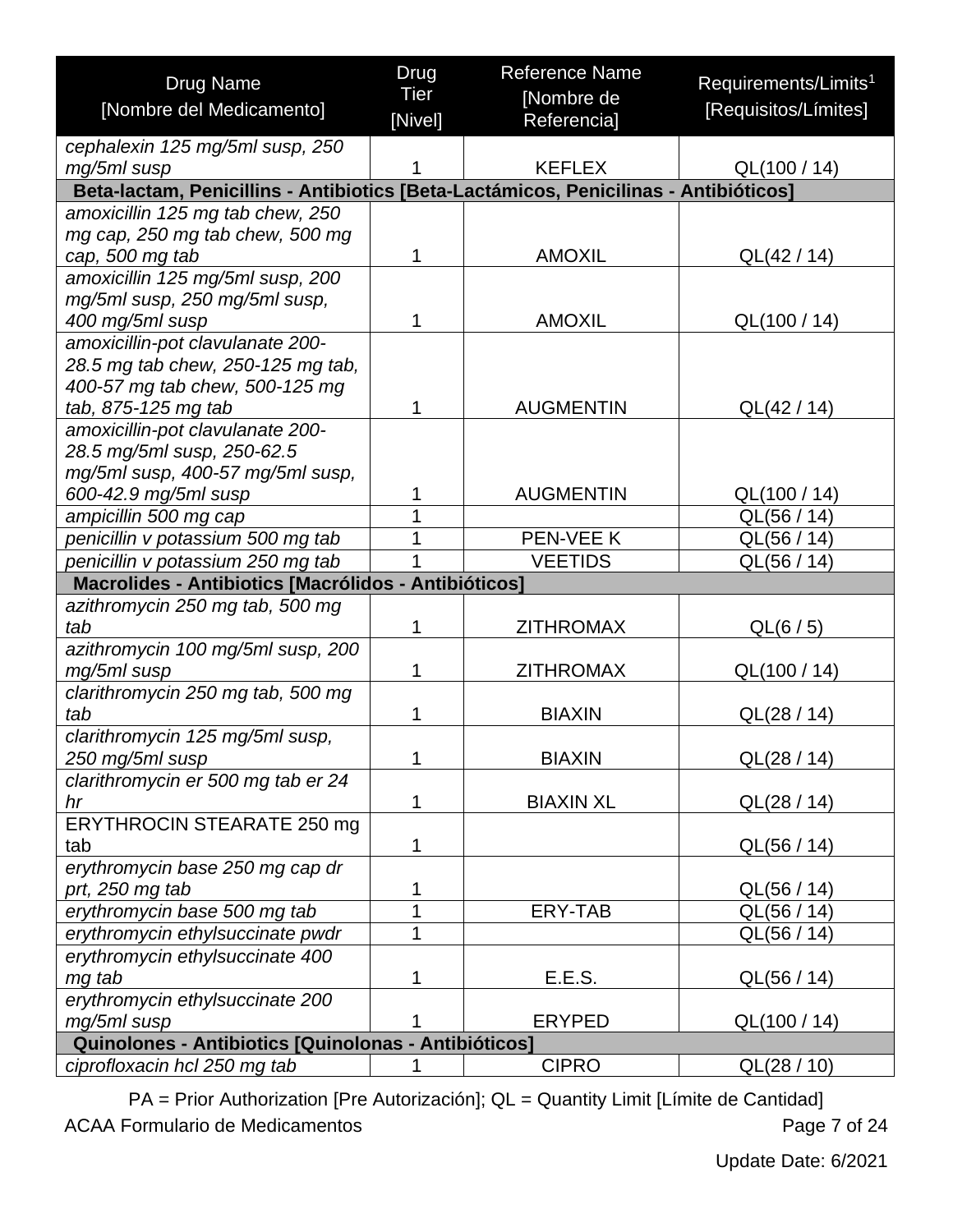| [Nivel]<br>Referencia]<br>ciprofloxacin hcl 100 mg tab, 500<br><b>CIPRO</b><br>mg tab, 750 mg tab<br>1<br>QL(28 / 14)<br>levofloxacin 250 mg tab, 500 mg<br>tab, 750 mg tab<br><b>LEVAQUIN</b><br>1<br>QL(14 / 14)<br>1<br>moxifloxacin hcl 400 mg tab<br><b>AVELOX</b><br>QL(14 / 14)<br>ofloxacin 300 mg tab, 400 mg tab<br><b>FLOXIN</b><br>QL(28 / 14)<br>1<br>Sulfonamides - Antibiotics [Sulfonamidas - Antibióticos]<br>sulfamethoxazole-trimethoprim<br>400-80 mg tab, 800-160 mg tab<br><b>SEPTRA</b><br>1<br>QL(28/14)<br>sulfamethoxazole-trimethoprim<br>200-40 mg/5ml susp<br><b>SEPTRA</b><br>QL(100 / 14)<br>1<br>Tetracyclines - Antibiotics [Tetraciclinas - Antibióticos]<br>doxycycline hyclate 20 mg tab<br><b>PERIOSTAT</b><br>QL(28 / 14)<br>1<br>doxycycline hyclate 100 mg tab<br><b>VIBRA-TABS</b><br>QL(28 / 14)<br>doxycycline hyclate 100 mg cap, 50<br>1<br><b>VIBRAMYCIN</b><br>QL(28/14)<br>mg cap<br>doxycycline monohydrate 25<br><b>VIBRAMYCIN</b><br>mg/5ml susp<br>1<br>QL(100 / 14)<br>tetracycline hcl 250 mg cap, 500<br>QL(56 / 14)<br>1<br>mg cap<br>1<br>VIBRAMYCIN 50 mg/5ml syr<br>QL(100/14)<br><b>ANTICONVULSANTS - DRUGS TO TREAT SEIZURES [ANTICONVULSIVOS -</b><br><b>MEDICAMENTOS PARA TRATAR CONVULSIONES]</b><br>Anticonvulsants, Other - Seizure Control Drugs [Anticonvulsivos, Otros - Medicamentos | <b>Drug Name</b>         | Drug<br>Tier | <b>Reference Name</b><br>[Nombre de | Requirements/Limits <sup>1</sup> |  |  |
|------------------------------------------------------------------------------------------------------------------------------------------------------------------------------------------------------------------------------------------------------------------------------------------------------------------------------------------------------------------------------------------------------------------------------------------------------------------------------------------------------------------------------------------------------------------------------------------------------------------------------------------------------------------------------------------------------------------------------------------------------------------------------------------------------------------------------------------------------------------------------------------------------------------------------------------------------------------------------------------------------------------------------------------------------------------------------------------------------------------------------------------------------------------------------------------------------------------------------------------------------------------------------------------------------------------------------------------------------------|--------------------------|--------------|-------------------------------------|----------------------------------|--|--|
|                                                                                                                                                                                                                                                                                                                                                                                                                                                                                                                                                                                                                                                                                                                                                                                                                                                                                                                                                                                                                                                                                                                                                                                                                                                                                                                                                            | [Nombre del Medicamento] |              |                                     | [Requisitos/Límites]             |  |  |
|                                                                                                                                                                                                                                                                                                                                                                                                                                                                                                                                                                                                                                                                                                                                                                                                                                                                                                                                                                                                                                                                                                                                                                                                                                                                                                                                                            |                          |              |                                     |                                  |  |  |
|                                                                                                                                                                                                                                                                                                                                                                                                                                                                                                                                                                                                                                                                                                                                                                                                                                                                                                                                                                                                                                                                                                                                                                                                                                                                                                                                                            |                          |              |                                     |                                  |  |  |
|                                                                                                                                                                                                                                                                                                                                                                                                                                                                                                                                                                                                                                                                                                                                                                                                                                                                                                                                                                                                                                                                                                                                                                                                                                                                                                                                                            |                          |              |                                     |                                  |  |  |
|                                                                                                                                                                                                                                                                                                                                                                                                                                                                                                                                                                                                                                                                                                                                                                                                                                                                                                                                                                                                                                                                                                                                                                                                                                                                                                                                                            |                          |              |                                     |                                  |  |  |
|                                                                                                                                                                                                                                                                                                                                                                                                                                                                                                                                                                                                                                                                                                                                                                                                                                                                                                                                                                                                                                                                                                                                                                                                                                                                                                                                                            |                          |              |                                     |                                  |  |  |
|                                                                                                                                                                                                                                                                                                                                                                                                                                                                                                                                                                                                                                                                                                                                                                                                                                                                                                                                                                                                                                                                                                                                                                                                                                                                                                                                                            |                          |              |                                     |                                  |  |  |
|                                                                                                                                                                                                                                                                                                                                                                                                                                                                                                                                                                                                                                                                                                                                                                                                                                                                                                                                                                                                                                                                                                                                                                                                                                                                                                                                                            |                          |              |                                     |                                  |  |  |
|                                                                                                                                                                                                                                                                                                                                                                                                                                                                                                                                                                                                                                                                                                                                                                                                                                                                                                                                                                                                                                                                                                                                                                                                                                                                                                                                                            |                          |              |                                     |                                  |  |  |
|                                                                                                                                                                                                                                                                                                                                                                                                                                                                                                                                                                                                                                                                                                                                                                                                                                                                                                                                                                                                                                                                                                                                                                                                                                                                                                                                                            |                          |              |                                     |                                  |  |  |
|                                                                                                                                                                                                                                                                                                                                                                                                                                                                                                                                                                                                                                                                                                                                                                                                                                                                                                                                                                                                                                                                                                                                                                                                                                                                                                                                                            |                          |              |                                     |                                  |  |  |
|                                                                                                                                                                                                                                                                                                                                                                                                                                                                                                                                                                                                                                                                                                                                                                                                                                                                                                                                                                                                                                                                                                                                                                                                                                                                                                                                                            |                          |              |                                     |                                  |  |  |
|                                                                                                                                                                                                                                                                                                                                                                                                                                                                                                                                                                                                                                                                                                                                                                                                                                                                                                                                                                                                                                                                                                                                                                                                                                                                                                                                                            |                          |              |                                     |                                  |  |  |
|                                                                                                                                                                                                                                                                                                                                                                                                                                                                                                                                                                                                                                                                                                                                                                                                                                                                                                                                                                                                                                                                                                                                                                                                                                                                                                                                                            |                          |              |                                     |                                  |  |  |
|                                                                                                                                                                                                                                                                                                                                                                                                                                                                                                                                                                                                                                                                                                                                                                                                                                                                                                                                                                                                                                                                                                                                                                                                                                                                                                                                                            |                          |              |                                     |                                  |  |  |
|                                                                                                                                                                                                                                                                                                                                                                                                                                                                                                                                                                                                                                                                                                                                                                                                                                                                                                                                                                                                                                                                                                                                                                                                                                                                                                                                                            |                          |              |                                     |                                  |  |  |
|                                                                                                                                                                                                                                                                                                                                                                                                                                                                                                                                                                                                                                                                                                                                                                                                                                                                                                                                                                                                                                                                                                                                                                                                                                                                                                                                                            |                          |              |                                     |                                  |  |  |
|                                                                                                                                                                                                                                                                                                                                                                                                                                                                                                                                                                                                                                                                                                                                                                                                                                                                                                                                                                                                                                                                                                                                                                                                                                                                                                                                                            |                          |              |                                     |                                  |  |  |
|                                                                                                                                                                                                                                                                                                                                                                                                                                                                                                                                                                                                                                                                                                                                                                                                                                                                                                                                                                                                                                                                                                                                                                                                                                                                                                                                                            |                          |              |                                     |                                  |  |  |
|                                                                                                                                                                                                                                                                                                                                                                                                                                                                                                                                                                                                                                                                                                                                                                                                                                                                                                                                                                                                                                                                                                                                                                                                                                                                                                                                                            |                          |              |                                     |                                  |  |  |
|                                                                                                                                                                                                                                                                                                                                                                                                                                                                                                                                                                                                                                                                                                                                                                                                                                                                                                                                                                                                                                                                                                                                                                                                                                                                                                                                                            |                          |              |                                     |                                  |  |  |
|                                                                                                                                                                                                                                                                                                                                                                                                                                                                                                                                                                                                                                                                                                                                                                                                                                                                                                                                                                                                                                                                                                                                                                                                                                                                                                                                                            |                          |              |                                     |                                  |  |  |
|                                                                                                                                                                                                                                                                                                                                                                                                                                                                                                                                                                                                                                                                                                                                                                                                                                                                                                                                                                                                                                                                                                                                                                                                                                                                                                                                                            |                          |              |                                     |                                  |  |  |
|                                                                                                                                                                                                                                                                                                                                                                                                                                                                                                                                                                                                                                                                                                                                                                                                                                                                                                                                                                                                                                                                                                                                                                                                                                                                                                                                                            |                          |              |                                     |                                  |  |  |
| <b>Para El Control De Convulsiones]</b>                                                                                                                                                                                                                                                                                                                                                                                                                                                                                                                                                                                                                                                                                                                                                                                                                                                                                                                                                                                                                                                                                                                                                                                                                                                                                                                    |                          |              |                                     |                                  |  |  |
| levetiracetam 1000 mg tab, 250 mg                                                                                                                                                                                                                                                                                                                                                                                                                                                                                                                                                                                                                                                                                                                                                                                                                                                                                                                                                                                                                                                                                                                                                                                                                                                                                                                          |                          |              |                                     |                                  |  |  |
| tab, 500 mg tab, 750 mg tab<br><b>KEPPRA</b><br>1<br><b>PA</b>                                                                                                                                                                                                                                                                                                                                                                                                                                                                                                                                                                                                                                                                                                                                                                                                                                                                                                                                                                                                                                                                                                                                                                                                                                                                                             |                          |              |                                     |                                  |  |  |
| 1<br>levetiracetam 100 mg/ml soln<br><b>KEPPRA</b><br><b>PA</b>                                                                                                                                                                                                                                                                                                                                                                                                                                                                                                                                                                                                                                                                                                                                                                                                                                                                                                                                                                                                                                                                                                                                                                                                                                                                                            |                          |              |                                     |                                  |  |  |
| Calcium Channel Modifying Agents - Seizure Control Drugs [Agentes Modificadores De Los                                                                                                                                                                                                                                                                                                                                                                                                                                                                                                                                                                                                                                                                                                                                                                                                                                                                                                                                                                                                                                                                                                                                                                                                                                                                     |                          |              |                                     |                                  |  |  |
| <b>Canales De Calcio - Medicamentos Para El Control De Convulsiones]</b>                                                                                                                                                                                                                                                                                                                                                                                                                                                                                                                                                                                                                                                                                                                                                                                                                                                                                                                                                                                                                                                                                                                                                                                                                                                                                   |                          |              |                                     |                                  |  |  |
| <b>ZARONTIN</b><br><b>PA</b><br>ethosuximide 250 mg cap                                                                                                                                                                                                                                                                                                                                                                                                                                                                                                                                                                                                                                                                                                                                                                                                                                                                                                                                                                                                                                                                                                                                                                                                                                                                                                    |                          |              |                                     |                                  |  |  |
| Gamma-aminobutyric Acid (gaba) Augmenting Agents - Seizure Control Drugs [Agentes<br>Que Aumentan El Ácido Gamma-Aminobutírico (Gaba) - Medicamentos Para El Control De                                                                                                                                                                                                                                                                                                                                                                                                                                                                                                                                                                                                                                                                                                                                                                                                                                                                                                                                                                                                                                                                                                                                                                                    |                          |              |                                     |                                  |  |  |
| <b>Convulsiones]</b>                                                                                                                                                                                                                                                                                                                                                                                                                                                                                                                                                                                                                                                                                                                                                                                                                                                                                                                                                                                                                                                                                                                                                                                                                                                                                                                                       |                          |              |                                     |                                  |  |  |
| clonazepam 0.5 mg tab, 1 mg tab,                                                                                                                                                                                                                                                                                                                                                                                                                                                                                                                                                                                                                                                                                                                                                                                                                                                                                                                                                                                                                                                                                                                                                                                                                                                                                                                           |                          |              |                                     |                                  |  |  |
| 2 mg tab<br><b>KLONOPIN</b><br><b>PA</b><br>1                                                                                                                                                                                                                                                                                                                                                                                                                                                                                                                                                                                                                                                                                                                                                                                                                                                                                                                                                                                                                                                                                                                                                                                                                                                                                                              |                          |              |                                     |                                  |  |  |
| divalproex sodium 125 mg cap dr                                                                                                                                                                                                                                                                                                                                                                                                                                                                                                                                                                                                                                                                                                                                                                                                                                                                                                                                                                                                                                                                                                                                                                                                                                                                                                                            |                          |              |                                     |                                  |  |  |
| sprinkle, 125 mg tab dr, 250 mg tab                                                                                                                                                                                                                                                                                                                                                                                                                                                                                                                                                                                                                                                                                                                                                                                                                                                                                                                                                                                                                                                                                                                                                                                                                                                                                                                        |                          |              |                                     |                                  |  |  |
| dr, 500 mg tab dr<br><b>DEPAKOTE</b><br><b>PA</b><br>1                                                                                                                                                                                                                                                                                                                                                                                                                                                                                                                                                                                                                                                                                                                                                                                                                                                                                                                                                                                                                                                                                                                                                                                                                                                                                                     |                          |              |                                     |                                  |  |  |
| divalproex sodium er 250 mg tab er<br>24 hr, 500 mg tab er 24 hr<br><b>PA</b><br>1<br><b>DEPAKOTE ER</b>                                                                                                                                                                                                                                                                                                                                                                                                                                                                                                                                                                                                                                                                                                                                                                                                                                                                                                                                                                                                                                                                                                                                                                                                                                                   |                          |              |                                     |                                  |  |  |
| 1<br><b>NEURONTIN</b><br>PA<br>gabapentin 600 mg tab, 800 mg tab                                                                                                                                                                                                                                                                                                                                                                                                                                                                                                                                                                                                                                                                                                                                                                                                                                                                                                                                                                                                                                                                                                                                                                                                                                                                                           |                          |              |                                     |                                  |  |  |

<span id="page-7-0"></span>PA = Prior Authorization [Pre Autorización]; QL = Quantity Limit [Límite de Cantidad] ACAA Formulario de Medicamentos **Page 8 of 24**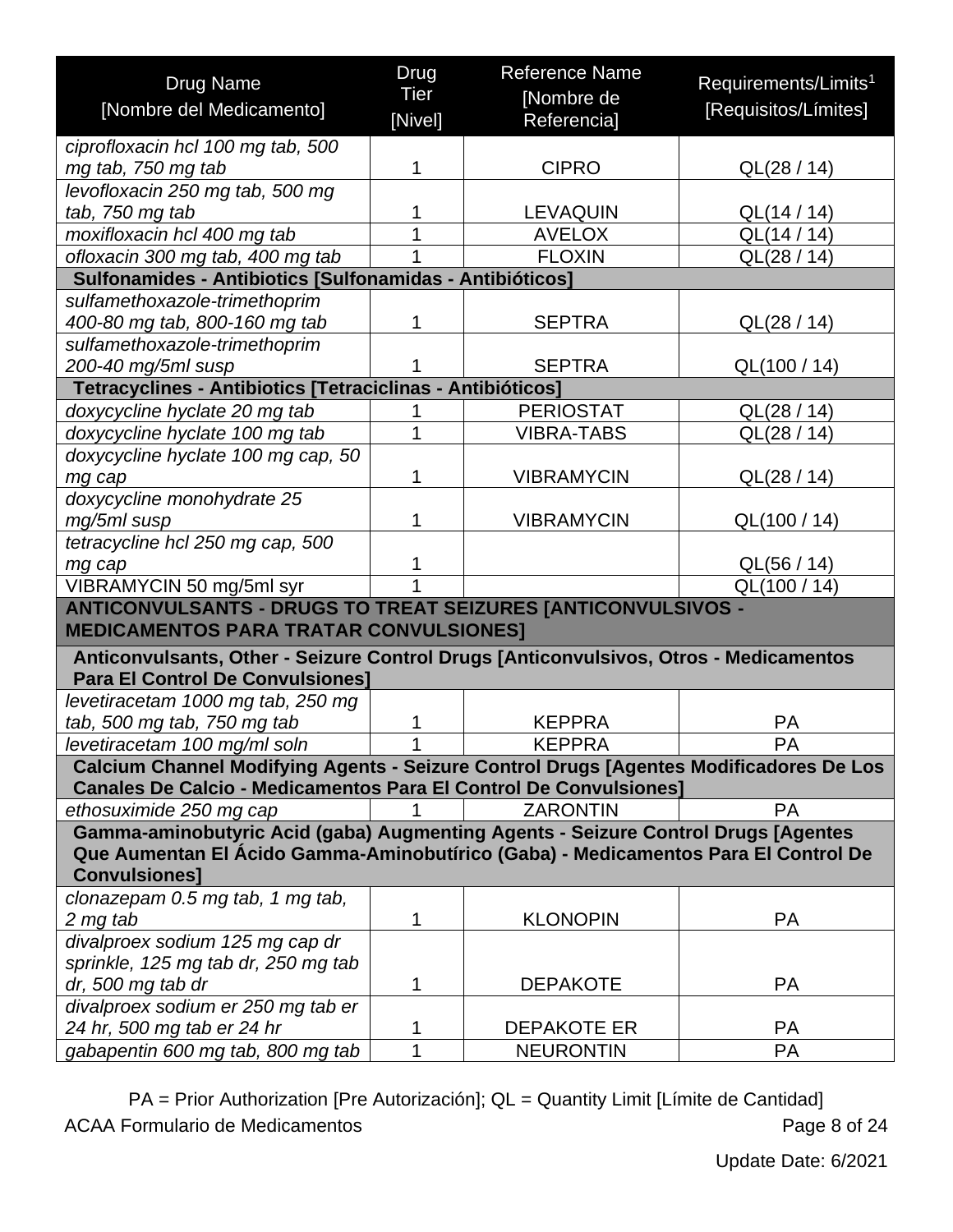| <b>Drug Name</b>                                                                                                                         | Drug<br>Tier        | <b>Reference Name</b><br>[Nombre de | Requirements/Limits <sup>1</sup> |  |  |
|------------------------------------------------------------------------------------------------------------------------------------------|---------------------|-------------------------------------|----------------------------------|--|--|
| [Nombre del Medicamento]                                                                                                                 | [Nivel]             | Referencia]                         | [Requisitos/Límites]             |  |  |
| gabapentin 250 mg/5ml soln, 300                                                                                                          |                     |                                     |                                  |  |  |
| mg/6ml soln                                                                                                                              | 1                   | <b>NEURONTIN</b>                    | <b>PA</b>                        |  |  |
| gabapentin 100 mg cap, 300 mg                                                                                                            |                     |                                     |                                  |  |  |
| cap, 400 mg cap                                                                                                                          | 1                   | <b>NEURONTIN</b>                    | PA, QL(60 / 30)                  |  |  |
| phenobarbital 100 mg tab, 15 mg                                                                                                          |                     |                                     |                                  |  |  |
| tab, 16.2 mg tab, 30 mg tab, 32.4                                                                                                        |                     |                                     |                                  |  |  |
| mg tab, 60 mg tab, 64.8 mg tab,<br>97.2 mg tab                                                                                           | 1                   |                                     | PA                               |  |  |
| phenobarbital 20 mg/5ml oral elix,                                                                                                       |                     |                                     |                                  |  |  |
| 20 mg/5ml soln                                                                                                                           | 1                   |                                     | <b>PA</b>                        |  |  |
| primidone 250 mg tab, 50 mg tab                                                                                                          | 1                   | <b>MYSOLINE</b>                     | PA                               |  |  |
| valproate sodium 100 mg/ml iv                                                                                                            |                     |                                     |                                  |  |  |
| soln, 500 mg/5ml iv soln                                                                                                                 | 1                   | <b>DEPACON</b>                      | <b>PA</b>                        |  |  |
| valproic acid 250 mg cap                                                                                                                 | 1                   | <b>DEPAKENE</b>                     | PA                               |  |  |
| valproic acid 250 mg/5ml soln                                                                                                            |                     | <b>DEPAKENE</b>                     | <b>PA</b>                        |  |  |
| Glutamate Reducing Agents - Seizure Control Drugs [Agentes Reductores De Glutamato -                                                     |                     |                                     |                                  |  |  |
| <b>Medicamentos Para El Control De Convulsiones]</b>                                                                                     |                     |                                     |                                  |  |  |
| lamotrigine 100 mg tab, 150 mg                                                                                                           |                     |                                     |                                  |  |  |
| tab, 200 mg tab, 25 mg tab, 25 mg                                                                                                        |                     |                                     |                                  |  |  |
| tab chew, 5 mg tab chew                                                                                                                  |                     | <b>LAMICTAL</b>                     | <b>PA</b>                        |  |  |
| Sodium Channel Agents - Seizure Control Drugs [Agentes De Los Canales De Sodio -<br><b>Medicamentos Para El Control De Convulsiones]</b> |                     |                                     |                                  |  |  |
| carbamazepine 100 mg tab chew,                                                                                                           |                     |                                     |                                  |  |  |
| 200 mg tab                                                                                                                               | 1                   | <b>TEGRETOL</b>                     | <b>PA</b>                        |  |  |
| carbamazepine 100 mg/5ml susp                                                                                                            | 1                   | <b>TEGRETOL</b>                     | <b>PA</b>                        |  |  |
| carbamazepine er 100 mg cap er                                                                                                           |                     |                                     |                                  |  |  |
| 12 hr, 200 mg cap er 12 hr, 300 mg                                                                                                       |                     |                                     |                                  |  |  |
| cap er 12 hr                                                                                                                             | 1                   | <b>CARBATROL</b>                    | <b>PA</b>                        |  |  |
| carbamazepine er 100 mg tab er 12                                                                                                        |                     |                                     |                                  |  |  |
| hr, 200 mg tab er 12 hr, 400 mg tab<br>er 12 hr                                                                                          |                     | <b>TEGRETOL XR</b>                  | <b>PA</b>                        |  |  |
| levetiracetam 500 mg/5ml iv soln                                                                                                         | 1<br>$\overline{1}$ | <b>KEPPRA</b>                       | PA                               |  |  |
| oxcarbazepine 150 mg tab, 300 mg                                                                                                         |                     |                                     |                                  |  |  |
| tab, 600 mg tab                                                                                                                          | 1                   | <b>TRILEPTAL</b>                    | <b>PA</b>                        |  |  |
| oxcarbazepine 300 mg/5ml susp                                                                                                            | $\overline{2}$      | <b>TRILEPTAL</b>                    | PA                               |  |  |
| phenytoin 50 mg tab chew                                                                                                                 | $\overline{1}$      | <b>DILANTIN</b>                     | PA                               |  |  |
| phenytoin 125 mg/5ml susp                                                                                                                | $\overline{1}$      | <b>DILANTIN</b>                     | PA                               |  |  |
| PHENYTOIN INFATABS 50 mg tab                                                                                                             |                     |                                     |                                  |  |  |
| chew                                                                                                                                     | 1                   |                                     | <b>PA</b>                        |  |  |
| phenytoin sodium extended 100 mg                                                                                                         |                     |                                     |                                  |  |  |
| cap, 200 mg cap, 300 mg cap                                                                                                              | 1                   | <b>DILANTIN</b>                     | <b>PA</b>                        |  |  |
| <b>ANTIDEPRESSANTS - DRUGS TO TREAT DEPRESSION [ANTIDEPRESIVOS -</b><br><b>MEDICAMENTOS PARA TRATAR LA DEPRESIÓN]</b>                    |                     |                                     |                                  |  |  |

<span id="page-8-0"></span>PA = Prior Authorization [Pre Autorización]; QL = Quantity Limit [Límite de Cantidad] ACAA Formulario de Medicamentos **Page 9 of 24**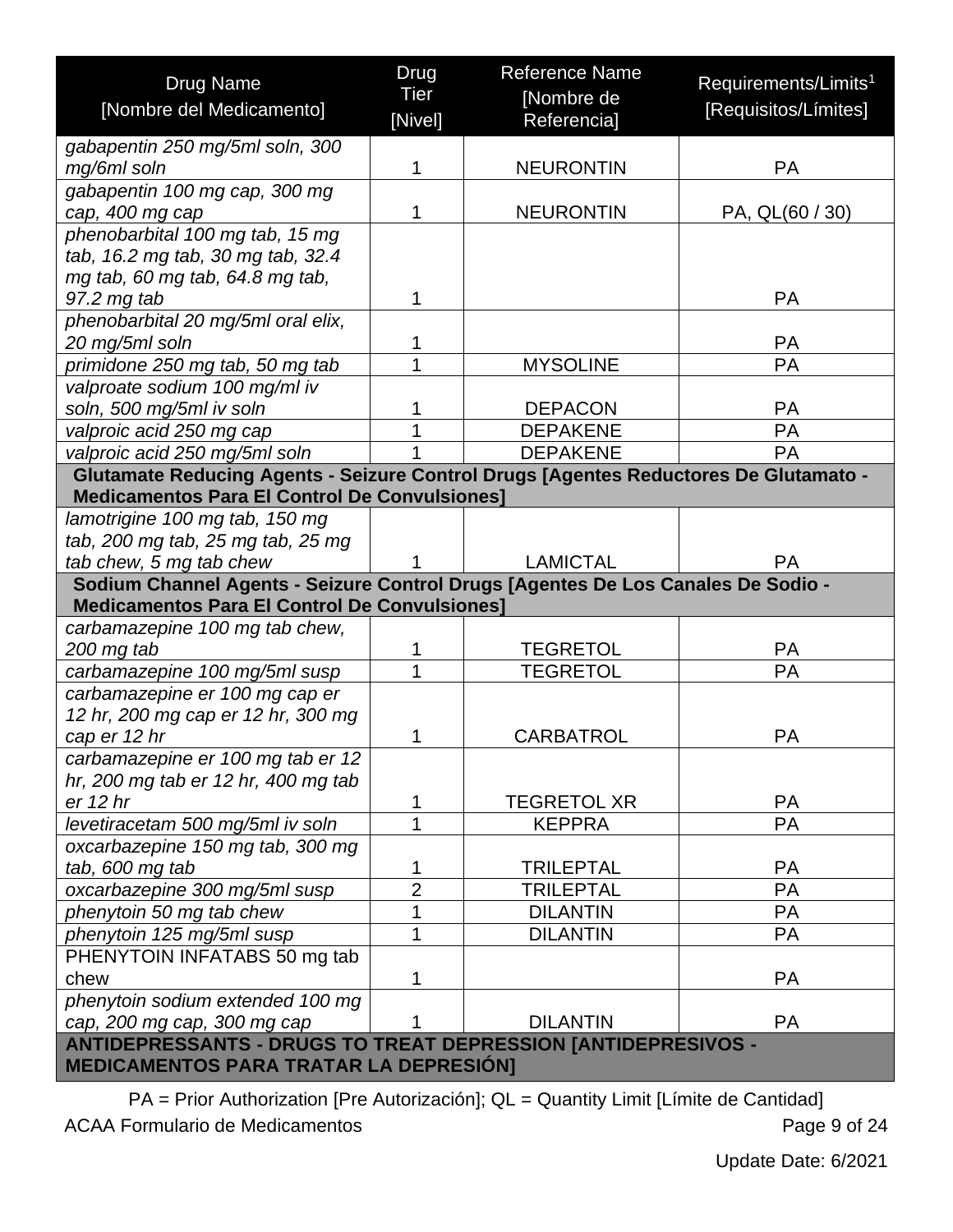| <b>Drug Name</b>                                                                       | Drug        | <b>Reference Name</b> | Requirements/Limits <sup>1</sup> |
|----------------------------------------------------------------------------------------|-------------|-----------------------|----------------------------------|
|                                                                                        | <b>Tier</b> | [Nombre de            |                                  |
| [Nombre del Medicamento]                                                               | [Nivel]     | Referencia]           | [Requisitos/Límites]             |
| Antidepressants, Other - Antidepressants [Antidepresivos, Otros - Antidepresivos]      |             |                       |                                  |
| bupropion hcl 100 mg tab, 75 mg                                                        |             |                       |                                  |
| tab                                                                                    | 1           | <b>WELLBUTRIN</b>     | PA                               |
| bupropion hcl er (sr) 100 mg tab er                                                    |             |                       |                                  |
| 12 hr, 150 mg tab er 12 hr, 200 mg                                                     |             |                       |                                  |
| tab er 12 hr                                                                           | 1           | <b>WELLBUTRIN SR</b>  | PA                               |
| bupropion hcl er (xl) 150 mg tab er                                                    |             |                       |                                  |
| 24 hr, 300 mg tab er 24 hr                                                             |             | <b>WELLBUTRIN XL</b>  | <b>PA</b>                        |
| Ssris/snris (selective Serotonin Reuptake Inhibitors/serotonin And Norepinephrine      |             |                       |                                  |
| Reuptake Inhibitor) - Antidepressants [Isrss/Irsns (Inhibidores Selectivos De La       |             |                       |                                  |
| Recaptación De Serotonina/Inhibidores De La Recaptación De Serotonina Y Norepinefrina) |             |                       |                                  |
| - Antidepresivos]                                                                      |             |                       |                                  |
| citalopram hydrobromide 10 mg                                                          |             |                       |                                  |
| tab, 20 mg tab, 40 mg tab                                                              | 1           | <b>CELEXA</b>         | <b>PA</b>                        |
| fluoxetine hcl 10 mg cap, 20 mg                                                        |             |                       |                                  |
| cap, 40 mg cap                                                                         | 1           | <b>PROZAC</b>         | <b>PA</b>                        |
| nefazodone hcl 100 mg tab, 150                                                         |             |                       |                                  |
| mg tab, 200 mg tab, 250 mg tab, 50                                                     |             |                       |                                  |
| mg tab                                                                                 | 1           | <b>SERZONE</b>        | <b>PA</b>                        |
| paroxetine hcl 10 mg tab, 20 mg                                                        |             |                       |                                  |
| tab, 30 mg tab, 40 mg tab                                                              | 1           | <b>PAXIL</b>          | PA                               |
| sertraline hcl 100 mg tab, 25 mg                                                       |             |                       |                                  |
| tab, 50 mg tab                                                                         | 1           | <b>ZOLOFT</b>         | <b>PA</b>                        |
| trazodone hcl 100 mg tab, 150 mg                                                       |             |                       |                                  |
| tab, 300 mg tab, 50 mg tab                                                             | 1           | <b>DESYREL</b>        | PA                               |
| venlafaxine hcl 100 mg tab, 25 mg                                                      |             |                       |                                  |
| tab, 37.5 mg tab, 50 mg tab, 75 mg                                                     |             |                       |                                  |
| tab                                                                                    | 1           | <b>EFFEXOR</b>        | <b>PA</b>                        |
| venlafaxine hcl er 150 mg cap er 24                                                    |             |                       |                                  |
| hr, 37.5 mg cap er 24 hr, 75 mg                                                        |             |                       |                                  |
| cap er 24 hr                                                                           | 1           | <b>EFFEXOR XR</b>     | <b>PA</b>                        |
| Tricyclics - Antidepressants [Tricíclicos - Antidepresivos]                            |             |                       |                                  |
| amitriptyline hcl 10 mg tab, 100 mg                                                    |             |                       |                                  |
| tab, 150 mg tab, 25 mg tab, 50 mg                                                      |             |                       |                                  |
| tab, 75 mg tab                                                                         | 1           | <b>ELAVIL</b>         | <b>PA</b>                        |
| chlordiazepoxide-amitriptyline 10-                                                     |             |                       |                                  |
| 25 mg tab, 5-12.5 mg tab                                                               | 1           | <b>LIMBITROL</b>      | <b>PA</b>                        |
| doxepin hcl 10 mg cap, 100 mg                                                          |             |                       |                                  |
| cap, 150 mg cap, 25 mg cap, 50                                                         |             |                       |                                  |
| mg cap, 75 mg cap                                                                      | 1           | <b>SINEQUAN</b>       | <b>PA</b>                        |
| imipramine hcl 10 mg tab, 25 mg                                                        |             |                       |                                  |
| tab, 50 mg tab                                                                         | 1           | <b>TOFRANIL</b>       | PA                               |

PA = Prior Authorization [Pre Autorización]; QL = Quantity Limit [Límite de Cantidad] ACAA Formulario de Medicamentos **Page 10 of 24**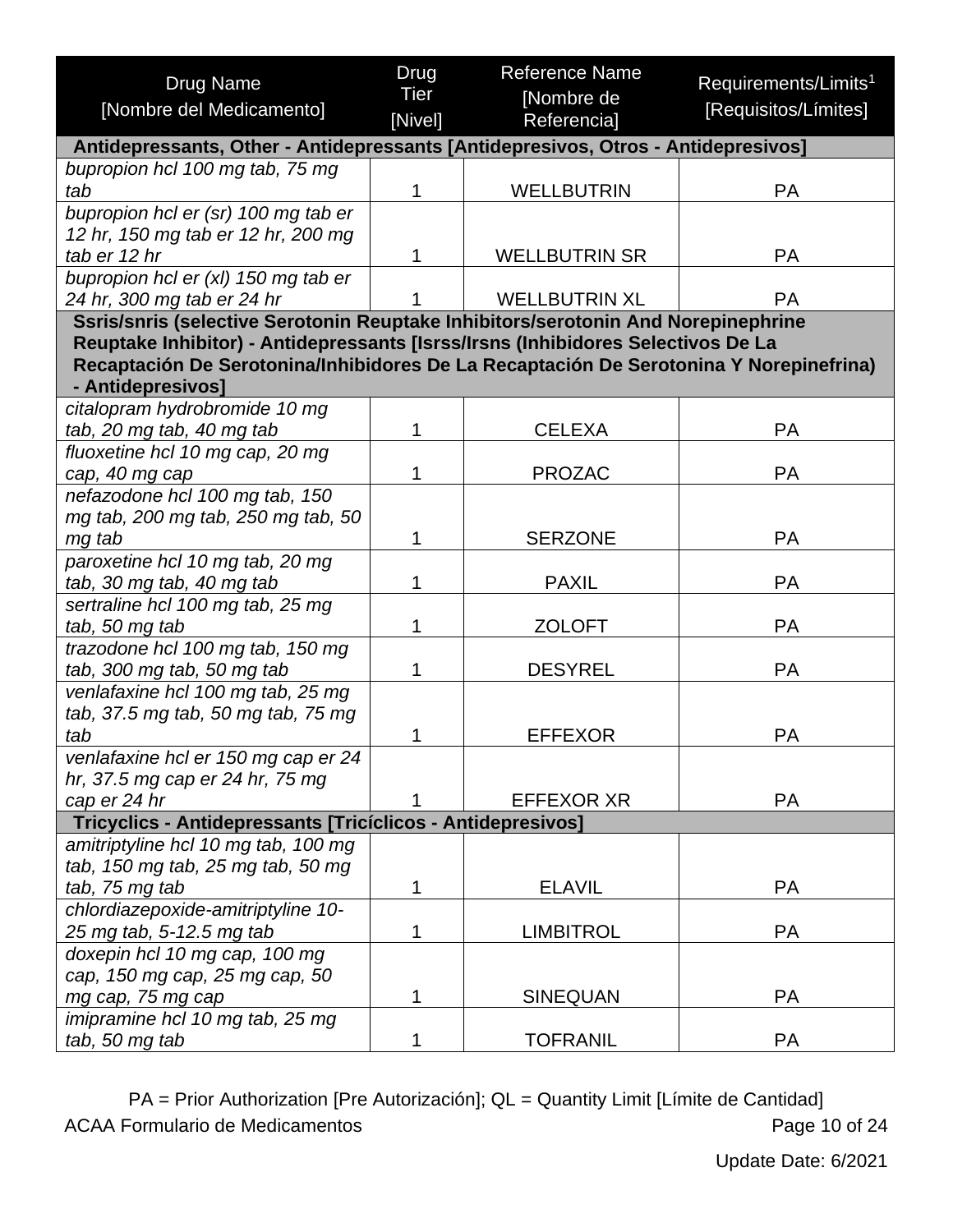<span id="page-10-1"></span><span id="page-10-0"></span>

| <b>Drug Name</b>                                                                                                                    | Drug        | <b>Reference Name</b> | Requirements/Limits <sup>1</sup> |
|-------------------------------------------------------------------------------------------------------------------------------------|-------------|-----------------------|----------------------------------|
| [Nombre del Medicamento]                                                                                                            | <b>Tier</b> | [Nombre de            | [Requisitos/Límites]             |
|                                                                                                                                     | [Nivel]     | Referencia]           |                                  |
| nortriptyline hcl 10 mg cap, 25 mg                                                                                                  |             |                       |                                  |
| cap, 50 mg cap, 75 mg cap                                                                                                           |             | <b>PAMELOR</b>        | <b>PA</b>                        |
| <b>ANTIEMETICS - DRUGS TO TREAT NAUSEA AND VOMITING [ANTIEMÉTICOS -</b><br><b>MEDICAMENTOS PARA TRATAR NÁUSEA Y VÓMITO]</b>         |             |                       |                                  |
| Antiemetics, Other - Nausea And Vomiting Drugs [Antieméticos, Otros - Medicamentos<br>Para Náusea Y Vómito]                         |             |                       |                                  |
| meclizine hcl 12.5 mg tab, 25 mg                                                                                                    |             |                       |                                  |
| tab                                                                                                                                 |             | <b>ANTIVERT</b>       | PA, QL(20 / 15)                  |
| metoclopramide hcl 10 mg tab, 5                                                                                                     |             |                       |                                  |
| mg tab                                                                                                                              |             | <b>REGLAN</b>         | PA, QL(20 / 15)                  |
| promethazine hcl 12.5 mg rect                                                                                                       |             |                       |                                  |
| supp, 12.5 mg tab, 25 mg rect                                                                                                       |             |                       |                                  |
| supp, 25 mg tab, 50 mg tab                                                                                                          |             | <b>PHENERGAN</b>      | PA, QL(20 / 15)                  |
| promethazine hcl 6.25 mg/5ml soln,                                                                                                  | 1           |                       |                                  |
| 6.25 mg/5ml syr                                                                                                                     |             | <b>PHENERGAN</b>      | PA, QL(20 / 15)                  |
| PROMETHEGAN 12.5 mg rect<br>supp, 25 mg rect supp, 50 mg rect                                                                       |             |                       |                                  |
| supp                                                                                                                                |             |                       | PA, QL(20 / 15)                  |
| <b>ANTIFUNGALS - DRUGS TO TREAT FUNGAL INFECTIONS [ANTIFUNGALES -</b>                                                               |             |                       |                                  |
| <b>MEDICAMENTOS PARA TRATAR INFECCIONES FÚNGICAS]</b>                                                                               |             |                       |                                  |
| Antifungals - Fungal Infection Drugs [Antifungales - Medicamentos Para Infección Fúngica]                                           |             |                       |                                  |
| clotrimazole-betamethasone 1-0.05                                                                                                   |             |                       |                                  |
| $%$ $cm$                                                                                                                            | 1           | <b>LOTRISONE</b>      | <b>PA</b>                        |
| clotrimazole-betamethasone 1-0.05                                                                                                   |             |                       |                                  |
| $%$ lot                                                                                                                             | 1           | <b>LOTRISONE</b>      | <b>PA</b>                        |
| fluconazole 100 mg tab, 150 mg                                                                                                      |             |                       |                                  |
| tab, 200 mg tab, 50 mg tab                                                                                                          | 1           | <b>DIFLUCAN</b>       | <b>PA</b>                        |
| fluconazole 10 mg/ml susp, 40                                                                                                       |             |                       |                                  |
| mg/ml susp                                                                                                                          |             | <b>DIFLUCAN</b>       | <b>PA</b>                        |
| nystatin pwdr                                                                                                                       |             |                       | <b>PA</b>                        |
| nystatin 500000 unit tab                                                                                                            |             | <b>MYCOSTATIN</b>     |                                  |
| nystatin 100000 unit/gm crm,                                                                                                        |             |                       |                                  |
| 100000 unit/gm ext pwdr, 100000                                                                                                     |             |                       |                                  |
| unit/gm oint                                                                                                                        | 1           | <b>MYCOSTATIN</b>     | <b>PA</b>                        |
| nystatin 100000 unit/ml m/t susp                                                                                                    |             | <b>MYCOSTATIN</b>     | <b>PA</b>                        |
| nystatin-triamcinolone 100000-0.1<br>unit/gm-% crm, 100000-0.1                                                                      |             |                       |                                  |
| unit/gm-% oint                                                                                                                      |             | <b>MYCOLOG</b>        | <b>PA</b>                        |
|                                                                                                                                     |             |                       |                                  |
| ANTIPSYCHOTICS - DRUGS TO TREAT MOOD DISORDERS [ANTIPSICÓTICOS -<br><b>MEDICAMENTOS PARA TRATAR TRASTORNOS DEL ESTADO DE ÁNIMO]</b> |             |                       |                                  |
| 1st Generation/typical - Mood Disorder Drugs [1Era Generación/Típicos - Medicamentos                                                |             |                       |                                  |
| Para Trastornos Del Estado De Ánimo]                                                                                                |             |                       |                                  |

<span id="page-10-2"></span>PA = Prior Authorization [Pre Autorización]; QL = Quantity Limit [Límite de Cantidad] ACAA Formulario de Medicamentos **Page 11 of 24**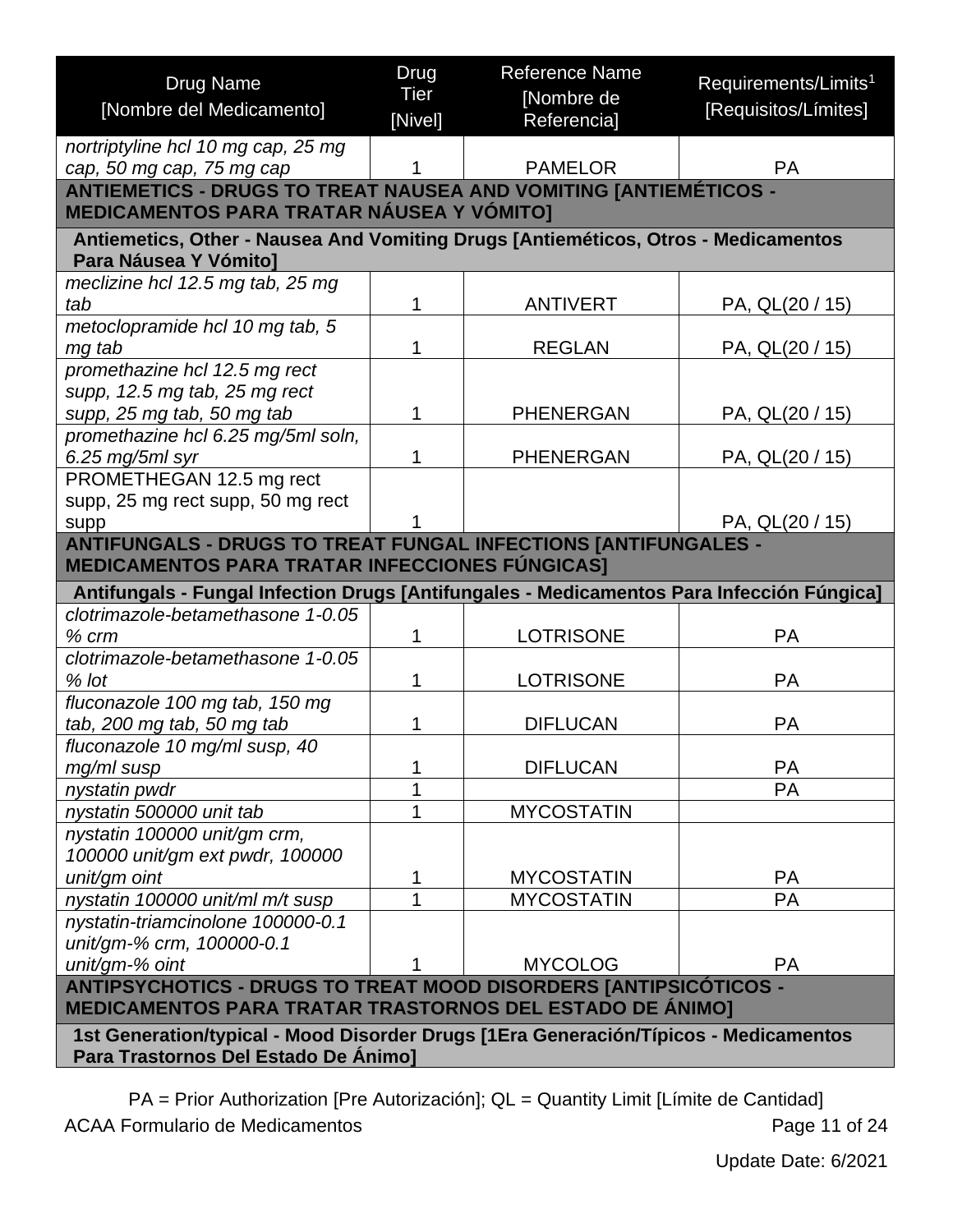| <b>Drug Name</b><br>[Nombre del Medicamento]                                                         | Drug<br>Tier | <b>Reference Name</b><br>[Nombre de | Requirements/Limits <sup>1</sup><br>[Requisitos/Límites] |  |  |
|------------------------------------------------------------------------------------------------------|--------------|-------------------------------------|----------------------------------------------------------|--|--|
|                                                                                                      | [Nivel]      | Referencia]                         |                                                          |  |  |
| chlorpromazine hcl 10 mg tab, 100                                                                    |              |                                     |                                                          |  |  |
| mg tab, 200 mg tab, 25 mg tab, 50                                                                    |              |                                     |                                                          |  |  |
| mg tab                                                                                               | 1            | <b>THORAZINE</b>                    | <b>PA</b>                                                |  |  |
| haloperidol 0.5 mg tab, 1 mg tab,                                                                    |              |                                     |                                                          |  |  |
| 10 mg tab, 2 mg tab, 20 mg tab, 5                                                                    |              |                                     |                                                          |  |  |
| mg tab                                                                                               | 1            | <b>HALDOL</b>                       | <b>PA</b>                                                |  |  |
| haloperidol decanoate 100 mg/ml                                                                      |              |                                     |                                                          |  |  |
| im soln, 50 mg/ml im soln                                                                            | 1            | <b>HALDOL</b>                       | <b>PA</b>                                                |  |  |
| haloperidol lactate 2 mg/ml oral                                                                     |              |                                     |                                                          |  |  |
| conc, 5 mg/ml inj soln                                                                               | 1            | <b>HALDOL</b>                       | <b>PA</b>                                                |  |  |
| perphenazine 16 mg tab, 2 mg tab,                                                                    |              |                                     |                                                          |  |  |
| 4 mg tab, 8 mg tab                                                                                   | 1            | <b>TRILAFON</b>                     | <b>PA</b>                                                |  |  |
| thioridazine hcl 10 mg tab, 100 mg                                                                   |              |                                     |                                                          |  |  |
| tab, 25 mg tab, 50 mg tab                                                                            | 1            | <b>MELLARIL</b>                     | <b>PA</b>                                                |  |  |
| thiothixene 1 mg cap, 10 mg cap, 2                                                                   |              |                                     |                                                          |  |  |
| mg cap, 5 mg cap                                                                                     | 1            | <b>NAVANE</b>                       | <b>PA</b>                                                |  |  |
| trifluoperazine hcl 1 mg tab, 10 mg                                                                  |              |                                     |                                                          |  |  |
| tab, 2 mg tab, 5 mg tab                                                                              | 1            | <b>STELAZINE</b>                    | <b>PA</b>                                                |  |  |
| 2nd Generation/atypical - Mood Disorder Drugs [2Da Generación/Atípicos - Medicamentos                |              |                                     |                                                          |  |  |
| Para Trastornos Del Estado De Animo]                                                                 |              |                                     |                                                          |  |  |
| quetiapine fumarate 100 mg tab,                                                                      |              |                                     |                                                          |  |  |
| 200 mg tab, 25 mg tab, 300 mg tab,                                                                   |              |                                     |                                                          |  |  |
| 400 mg tab, 50 mg tab                                                                                | 1            | <b>SEROQUEL</b>                     | <b>PA</b>                                                |  |  |
| quetiapine fumarate er 150 mg tab                                                                    |              |                                     |                                                          |  |  |
| er 24 hr, 200 mg tab er 24 hr, 300                                                                   |              |                                     |                                                          |  |  |
| mg tab er 24 hr, 400 mg tab er 24                                                                    |              |                                     |                                                          |  |  |
| hr, 50 mg tab er 24 hr                                                                               | 1            | <b>SEROQUEL XR</b>                  | <b>PA</b>                                                |  |  |
| risperidone 0.25 mg tab, 0.5 mg                                                                      |              |                                     |                                                          |  |  |
| tab, 1 mg tab, 2 mg tab, 3 mg tab, 4                                                                 | 1            | <b>RISPERDAL</b>                    | <b>PA</b>                                                |  |  |
| mg tab                                                                                               |              |                                     |                                                          |  |  |
| ziprasidone hcl 20 mg cap, 40 mg                                                                     | 1            | <b>GEODON</b>                       | <b>PA</b>                                                |  |  |
| cap, 60 mg cap, 80 mg cap                                                                            |              |                                     |                                                          |  |  |
| <b>ANTISPASTICITY AGENTS [AGENTES CONTRA LA ESPASTICIDAD]</b>                                        |              |                                     |                                                          |  |  |
| <b>Antispasticity Agents [Agentes Contra La Espasticidad]</b>                                        |              |                                     |                                                          |  |  |
| baclofen 10 mg tab, 20 mg tab                                                                        | 1            | <b>LIORESAL</b>                     | PA, QL(20 / 15)                                          |  |  |
| dantrolene sodium 100 mg cap, 25                                                                     |              |                                     |                                                          |  |  |
| mg cap, 50 mg cap                                                                                    | 1            | <b>DANTRIUM</b>                     | PA, QL(20 / 15)                                          |  |  |
| tizanidine hcl 2 mg cap, 2 mg tab, 4                                                                 |              |                                     |                                                          |  |  |
| mg cap, 4 mg tab, 6 mg cap                                                                           |              | <b>ZANAFLEX</b>                     | PA, QL(20 / 15)                                          |  |  |
| ANXIOLYTICS - DRUGS TO TREAT ANXIETY [ANSIOLÍTICOS - MEDICAMENTOS PARA<br><b>TRATAR LA ANSIEDAD]</b> |              |                                     |                                                          |  |  |
| Anxiolytics, Other - Anxiety Drugs [Ansiolíticos, Otros - Medicamentos Para Ansiedad]                |              |                                     |                                                          |  |  |

<span id="page-11-1"></span><span id="page-11-0"></span>PA = Prior Authorization [Pre Autorización]; QL = Quantity Limit [Límite de Cantidad] ACAA Formulario de Medicamentos **Page 12 of 24**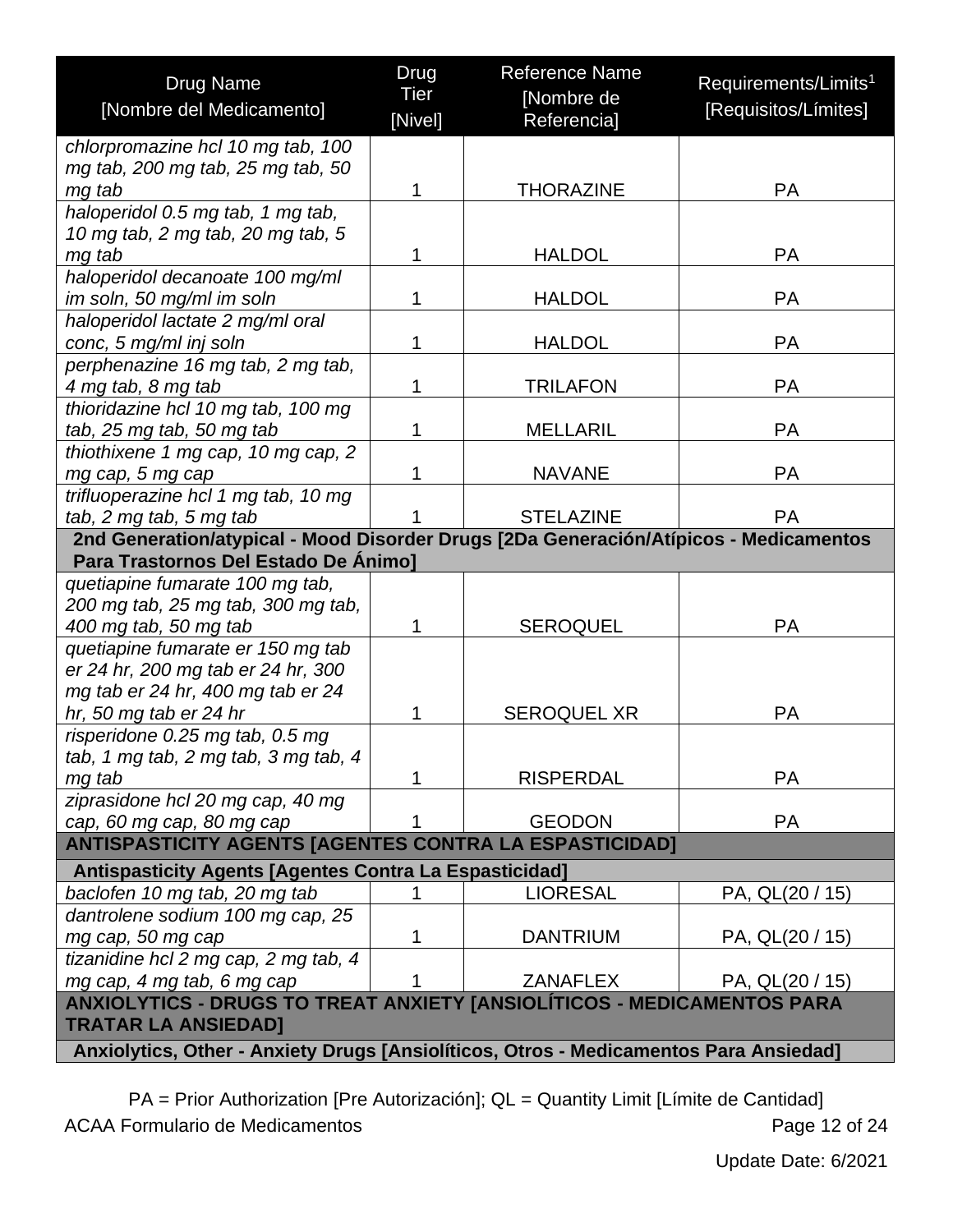<span id="page-12-1"></span><span id="page-12-0"></span>

| <b>Drug Name</b>                                                                                                                              | Drug<br><b>Tier</b> | <b>Reference Name</b><br>[Nombre de | Requirements/Limits <sup>1</sup> |  |
|-----------------------------------------------------------------------------------------------------------------------------------------------|---------------------|-------------------------------------|----------------------------------|--|
| [Nombre del Medicamento]                                                                                                                      | [Nivel]             | Referencia]                         | [Requisitos/Límites]             |  |
| buspirone hcl 10 mg tab, 15 mg                                                                                                                |                     |                                     |                                  |  |
| tab, 30 mg tab, 5 mg tab, 7.5 mg                                                                                                              |                     |                                     |                                  |  |
| tab                                                                                                                                           | 1                   | <b>BUSPAR</b>                       | <b>PA</b>                        |  |
| hydroxyzine pamoate 100 mg cap,                                                                                                               |                     |                                     |                                  |  |
| 25 mg cap, 50 mg cap                                                                                                                          |                     | <b>VISTARIL</b>                     | <b>PA</b>                        |  |
| <b>BIPOLAR AGENTS - DRUGS TO TREAT MOOD DISORDERS [AGENTES PARA</b><br>BIPOLARIDAD - MEDICAMENTOS PARA TRATAR TRASTORNOS DEL ESTADO DE ÁNIMO] |                     |                                     |                                  |  |
| Mood Stabilizers - Mood Disorder Drugs [Estabilizadores Del Ánimo - Medicamentos Para                                                         |                     |                                     |                                  |  |
| <b>Trastornos Del Estado De Ánimo]</b>                                                                                                        |                     |                                     |                                  |  |
| lithium 8 meg/5ml soln                                                                                                                        | 1                   |                                     | <b>PA</b>                        |  |
| lithium carbonate 150 mg cap, 600                                                                                                             |                     |                                     |                                  |  |
| mg cap                                                                                                                                        | 1                   |                                     | <b>PA</b>                        |  |
| lithium carbonate 300 mg cap                                                                                                                  |                     | <b>ESKALITH</b>                     | <b>PA</b>                        |  |
| lithium carbonate 300 mg tab                                                                                                                  | 1                   | <b>LITHOBID</b>                     | <b>PA</b>                        |  |
| lithium carbonate er 450 mg tab er                                                                                                            |                     | <b>ESKALITH CR</b>                  | PA                               |  |
| lithium carbonate er 300 mg tab er                                                                                                            |                     | <b>LITHOBID</b>                     | <b>PA</b>                        |  |
| BLOOD PRODUCTS/MODIFIERS/VOLUME EXPANDERS - DRUGS TO TREAT BLOOD                                                                              |                     |                                     |                                  |  |
| <b>DISORDERS [PRODUCTOS PARA LA SANGRE/MODIFICADORES/EXPANSORES DE</b><br><b>VOLUMEN - MEDICAMENTOS PARA TRATAR TRASTORNOS DE LA SANGRE]</b>  |                     |                                     |                                  |  |
| Anticoagulants - Blood Thinners [Anticoagulantes - Diluyentes De La Sangre]                                                                   |                     |                                     |                                  |  |
| enoxaparin sodium 100 mg/ml sc                                                                                                                |                     |                                     |                                  |  |
| soln, 120 mg/0.8ml sc soln, 150                                                                                                               |                     |                                     |                                  |  |
| mg/ml sc soln, 30 mg/0.3ml sc soln,                                                                                                           |                     |                                     |                                  |  |
| 300 mg/3ml inj soln, 40 mg/0.4ml                                                                                                              |                     |                                     |                                  |  |
| sc soln, 60 mg/0.6ml sc soln, 80                                                                                                              |                     |                                     |                                  |  |
| mg/0.8ml sc soln                                                                                                                              | 1                   | <b>LOVENOX</b>                      | PA, QL(42 / 21)                  |  |
| warfarin sodium 1 mg tab, 10 mg                                                                                                               |                     |                                     |                                  |  |
| tab, 2 mg tab, 2.5 mg tab, 3 mg tab,                                                                                                          |                     |                                     |                                  |  |
| 4 mg tab, 5 mg tab, 6 mg tab, 7.5                                                                                                             |                     |                                     |                                  |  |
| mg tab<br><b>CENTRAL NERVOUS SYSTEM AGENTS - DRUGS TO TREAT NERVE CONDITIONS</b>                                                              |                     | <b>COUMADIN</b>                     | <b>PA</b>                        |  |
|                                                                                                                                               |                     |                                     |                                  |  |
| [AGENTES DEL SISTEMA NERVIOSO CENTRAL - MEDICAMENTOS PARA TRATAR<br><b>CONDICIONES DE LOS NERVIOS]</b>                                        |                     |                                     |                                  |  |
| Benzodiazepines - Anxiety Drugs [Benzodiazepinas - Medicamentos Para Ansiedad]                                                                |                     |                                     |                                  |  |
| alprazolam 0.25 mg tab, 0.5 mg                                                                                                                |                     |                                     |                                  |  |
| tab, 1 mg tab, 2 mg tab                                                                                                                       | 1                   | <b>XANAX</b>                        | <b>PA</b>                        |  |
| chlordiazepoxide hcl 10 mg cap, 25                                                                                                            |                     |                                     |                                  |  |
| mg cap, 5 mg cap                                                                                                                              | 1                   | <b>LIBRIUM</b>                      | <b>PA</b>                        |  |
| clorazepate dipotassium 15 mg tab,                                                                                                            |                     |                                     |                                  |  |
| 3.75 mg tab, 7.5 mg tab                                                                                                                       | 1                   | <b>TRANXENE</b>                     | <b>PA</b>                        |  |
| diazepam 5 mg/ml oral conc                                                                                                                    | 1                   |                                     | <b>PA</b>                        |  |

<span id="page-12-2"></span>PA = Prior Authorization [Pre Autorización]; QL = Quantity Limit [Límite de Cantidad] ACAA Formulario de Medicamentos **Page 13 of 24**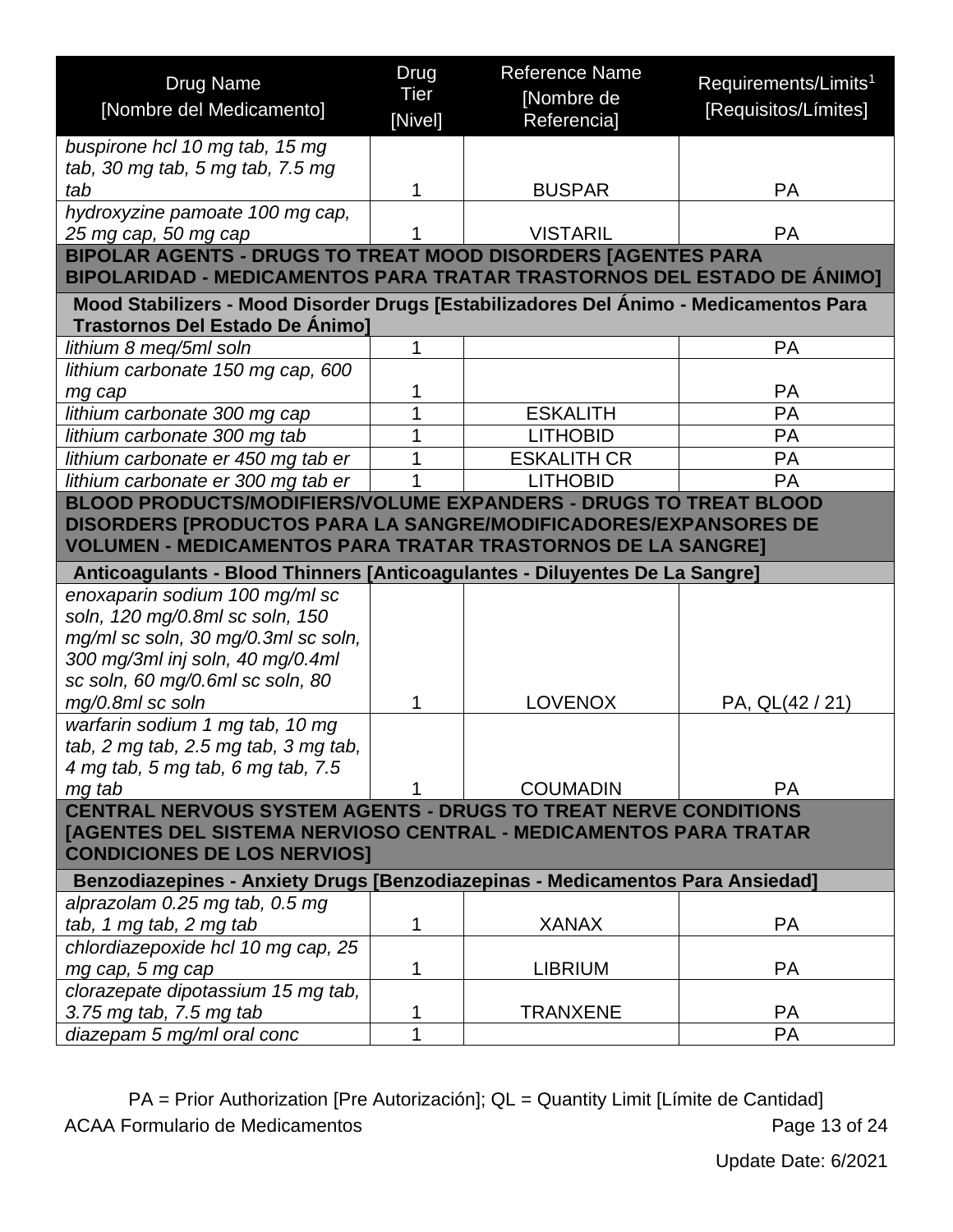<span id="page-13-0"></span>

| [Nombre de<br>[Nombre del Medicamento]<br>[Requisitos/Límites]<br>[Nivel]<br>Referencia]<br>diazepam 10 mg tab, 2 mg tab, 5<br><b>VALIUM</b><br><b>PA</b><br>mg tab<br>1<br>$\overline{1}$<br>PA<br><b>VALIUM</b><br>diazepam 5 mg/5ml soln<br>DIAZEPAM INTENSOL 5 mg/ml<br>1<br><b>PA</b><br>oral conc<br>lorazepam 0.5 mg tab, 1 mg tab, 2<br><b>ATIVAN</b><br>mg tab<br><b>PA</b><br><b>GASTROINTESTINAL AGENTS - DRUGS TO TREAT BOWEL, INTESTINE AND STOMACH</b><br><b>CONDITIONS [AGENTES GASTROINTESTINALES - MEDICAMENTOS PARA TRATAR</b><br><b>CONDICIONES INTESTINALES, INTESTINO Y ESTÓMAGO]</b><br>Laxatives - Drugs To Treat Constipation [Laxantes - Medicamentos Para Tratar El<br>Estreñimiento]<br>ALOPHEN 5 mg tab dr<br>1<br>PA, QL(15 / 30)<br>1<br>bisacodyl 10 mg rect supp<br>PA, QL(15 / 30)<br>1<br>bisacodyl ec 5 mg tab dr<br>PA, QL(15 / 30)<br>1<br>bisacodyl laxative 10 mg rect supp<br>PA, QL(15 / 30)<br>$\overline{2}$<br><b>CONSTULOSE</b><br>constulose 10 gm/15ml soln<br>PA<br>1<br>correct 5 mg tab dr<br>PA, QL(15 / 30)<br>1<br>CORRECTOL 5 mg tab dr<br>PA, QL(15 / 30)<br>cvs bisacodyl 10 mg rect supp, 5<br>1<br>mg tab dr<br>PA, QL(15 / 30)<br>1<br>cvs c-lax laxative 5 mg tab dr<br>PA, QL(15 / 30)<br>cvs gentle laxative 10 mg rect<br>supp, 5 mg tab dr<br>1<br>PA, QL(15 / 30)<br>cvs gentle laxative womens 5 mg<br>tab dr<br>1<br>PA, QL(15 / 30)<br>1<br>ducodyl 5 mg tab dr<br>PA, QL(15 / 30)<br>DULCOLAX 10 mg rect supp, 5 mg<br>tab dr<br>1<br>PA, QL(15 / 30)<br><b>CONSTULOSE</b><br>enulose 10 gm/15ml soln<br>1<br><b>PA</b><br>1<br>PA, QL(15 / 30)<br>eq gentle laxative 5 mg tab dr<br>1<br>eql gentle laxative 5 mg tab dr<br>PA, QL(15 / 30)<br>1<br>eql laxative 5 mg tab dr<br>PA, QL(15 / 30)<br>EX-LAX ULTRA 5 mg tab dr<br>1<br>PA, QL(15 / 30)<br>1<br>FEENAMINT 5 mg tab dr<br>PA, QL(15 / 30)<br>generlac 10 gm/15ml soln<br>1<br><b>CONSTULOSE</b><br><b>PA</b><br>gentle laxative 10 mg rect supp, 5<br>mg tab dr<br>1<br>PA, QL(15 / 30)<br>$\overline{1}$<br>GNP BISA-LAX 5 mg tab dr<br>PA, QL(15 / 30)<br>gnp gentle laxative 10 mg rect | <b>Drug Name</b>  | Drug | <b>Reference Name</b> | Requirements/Limits <sup>1</sup> |
|-----------------------------------------------------------------------------------------------------------------------------------------------------------------------------------------------------------------------------------------------------------------------------------------------------------------------------------------------------------------------------------------------------------------------------------------------------------------------------------------------------------------------------------------------------------------------------------------------------------------------------------------------------------------------------------------------------------------------------------------------------------------------------------------------------------------------------------------------------------------------------------------------------------------------------------------------------------------------------------------------------------------------------------------------------------------------------------------------------------------------------------------------------------------------------------------------------------------------------------------------------------------------------------------------------------------------------------------------------------------------------------------------------------------------------------------------------------------------------------------------------------------------------------------------------------------------------------------------------------------------------------------------------------------------------------------------------------------------------------------------------------------------------------------------------------------------------------------------------------------------------------------------------------------------------------------------------------------------------------------------------------------------------------------------------------------------------------------------------------------------------|-------------------|------|-----------------------|----------------------------------|
|                                                                                                                                                                                                                                                                                                                                                                                                                                                                                                                                                                                                                                                                                                                                                                                                                                                                                                                                                                                                                                                                                                                                                                                                                                                                                                                                                                                                                                                                                                                                                                                                                                                                                                                                                                                                                                                                                                                                                                                                                                                                                                                             |                   | Tier |                       |                                  |
|                                                                                                                                                                                                                                                                                                                                                                                                                                                                                                                                                                                                                                                                                                                                                                                                                                                                                                                                                                                                                                                                                                                                                                                                                                                                                                                                                                                                                                                                                                                                                                                                                                                                                                                                                                                                                                                                                                                                                                                                                                                                                                                             |                   |      |                       |                                  |
|                                                                                                                                                                                                                                                                                                                                                                                                                                                                                                                                                                                                                                                                                                                                                                                                                                                                                                                                                                                                                                                                                                                                                                                                                                                                                                                                                                                                                                                                                                                                                                                                                                                                                                                                                                                                                                                                                                                                                                                                                                                                                                                             |                   |      |                       |                                  |
|                                                                                                                                                                                                                                                                                                                                                                                                                                                                                                                                                                                                                                                                                                                                                                                                                                                                                                                                                                                                                                                                                                                                                                                                                                                                                                                                                                                                                                                                                                                                                                                                                                                                                                                                                                                                                                                                                                                                                                                                                                                                                                                             |                   |      |                       |                                  |
|                                                                                                                                                                                                                                                                                                                                                                                                                                                                                                                                                                                                                                                                                                                                                                                                                                                                                                                                                                                                                                                                                                                                                                                                                                                                                                                                                                                                                                                                                                                                                                                                                                                                                                                                                                                                                                                                                                                                                                                                                                                                                                                             |                   |      |                       |                                  |
|                                                                                                                                                                                                                                                                                                                                                                                                                                                                                                                                                                                                                                                                                                                                                                                                                                                                                                                                                                                                                                                                                                                                                                                                                                                                                                                                                                                                                                                                                                                                                                                                                                                                                                                                                                                                                                                                                                                                                                                                                                                                                                                             |                   |      |                       |                                  |
|                                                                                                                                                                                                                                                                                                                                                                                                                                                                                                                                                                                                                                                                                                                                                                                                                                                                                                                                                                                                                                                                                                                                                                                                                                                                                                                                                                                                                                                                                                                                                                                                                                                                                                                                                                                                                                                                                                                                                                                                                                                                                                                             |                   |      |                       |                                  |
|                                                                                                                                                                                                                                                                                                                                                                                                                                                                                                                                                                                                                                                                                                                                                                                                                                                                                                                                                                                                                                                                                                                                                                                                                                                                                                                                                                                                                                                                                                                                                                                                                                                                                                                                                                                                                                                                                                                                                                                                                                                                                                                             |                   |      |                       |                                  |
|                                                                                                                                                                                                                                                                                                                                                                                                                                                                                                                                                                                                                                                                                                                                                                                                                                                                                                                                                                                                                                                                                                                                                                                                                                                                                                                                                                                                                                                                                                                                                                                                                                                                                                                                                                                                                                                                                                                                                                                                                                                                                                                             |                   |      |                       |                                  |
|                                                                                                                                                                                                                                                                                                                                                                                                                                                                                                                                                                                                                                                                                                                                                                                                                                                                                                                                                                                                                                                                                                                                                                                                                                                                                                                                                                                                                                                                                                                                                                                                                                                                                                                                                                                                                                                                                                                                                                                                                                                                                                                             |                   |      |                       |                                  |
|                                                                                                                                                                                                                                                                                                                                                                                                                                                                                                                                                                                                                                                                                                                                                                                                                                                                                                                                                                                                                                                                                                                                                                                                                                                                                                                                                                                                                                                                                                                                                                                                                                                                                                                                                                                                                                                                                                                                                                                                                                                                                                                             |                   |      |                       |                                  |
|                                                                                                                                                                                                                                                                                                                                                                                                                                                                                                                                                                                                                                                                                                                                                                                                                                                                                                                                                                                                                                                                                                                                                                                                                                                                                                                                                                                                                                                                                                                                                                                                                                                                                                                                                                                                                                                                                                                                                                                                                                                                                                                             |                   |      |                       |                                  |
|                                                                                                                                                                                                                                                                                                                                                                                                                                                                                                                                                                                                                                                                                                                                                                                                                                                                                                                                                                                                                                                                                                                                                                                                                                                                                                                                                                                                                                                                                                                                                                                                                                                                                                                                                                                                                                                                                                                                                                                                                                                                                                                             |                   |      |                       |                                  |
|                                                                                                                                                                                                                                                                                                                                                                                                                                                                                                                                                                                                                                                                                                                                                                                                                                                                                                                                                                                                                                                                                                                                                                                                                                                                                                                                                                                                                                                                                                                                                                                                                                                                                                                                                                                                                                                                                                                                                                                                                                                                                                                             |                   |      |                       |                                  |
|                                                                                                                                                                                                                                                                                                                                                                                                                                                                                                                                                                                                                                                                                                                                                                                                                                                                                                                                                                                                                                                                                                                                                                                                                                                                                                                                                                                                                                                                                                                                                                                                                                                                                                                                                                                                                                                                                                                                                                                                                                                                                                                             |                   |      |                       |                                  |
|                                                                                                                                                                                                                                                                                                                                                                                                                                                                                                                                                                                                                                                                                                                                                                                                                                                                                                                                                                                                                                                                                                                                                                                                                                                                                                                                                                                                                                                                                                                                                                                                                                                                                                                                                                                                                                                                                                                                                                                                                                                                                                                             |                   |      |                       |                                  |
|                                                                                                                                                                                                                                                                                                                                                                                                                                                                                                                                                                                                                                                                                                                                                                                                                                                                                                                                                                                                                                                                                                                                                                                                                                                                                                                                                                                                                                                                                                                                                                                                                                                                                                                                                                                                                                                                                                                                                                                                                                                                                                                             |                   |      |                       |                                  |
|                                                                                                                                                                                                                                                                                                                                                                                                                                                                                                                                                                                                                                                                                                                                                                                                                                                                                                                                                                                                                                                                                                                                                                                                                                                                                                                                                                                                                                                                                                                                                                                                                                                                                                                                                                                                                                                                                                                                                                                                                                                                                                                             |                   |      |                       |                                  |
|                                                                                                                                                                                                                                                                                                                                                                                                                                                                                                                                                                                                                                                                                                                                                                                                                                                                                                                                                                                                                                                                                                                                                                                                                                                                                                                                                                                                                                                                                                                                                                                                                                                                                                                                                                                                                                                                                                                                                                                                                                                                                                                             |                   |      |                       |                                  |
|                                                                                                                                                                                                                                                                                                                                                                                                                                                                                                                                                                                                                                                                                                                                                                                                                                                                                                                                                                                                                                                                                                                                                                                                                                                                                                                                                                                                                                                                                                                                                                                                                                                                                                                                                                                                                                                                                                                                                                                                                                                                                                                             |                   |      |                       |                                  |
|                                                                                                                                                                                                                                                                                                                                                                                                                                                                                                                                                                                                                                                                                                                                                                                                                                                                                                                                                                                                                                                                                                                                                                                                                                                                                                                                                                                                                                                                                                                                                                                                                                                                                                                                                                                                                                                                                                                                                                                                                                                                                                                             |                   |      |                       |                                  |
|                                                                                                                                                                                                                                                                                                                                                                                                                                                                                                                                                                                                                                                                                                                                                                                                                                                                                                                                                                                                                                                                                                                                                                                                                                                                                                                                                                                                                                                                                                                                                                                                                                                                                                                                                                                                                                                                                                                                                                                                                                                                                                                             |                   |      |                       |                                  |
|                                                                                                                                                                                                                                                                                                                                                                                                                                                                                                                                                                                                                                                                                                                                                                                                                                                                                                                                                                                                                                                                                                                                                                                                                                                                                                                                                                                                                                                                                                                                                                                                                                                                                                                                                                                                                                                                                                                                                                                                                                                                                                                             |                   |      |                       |                                  |
|                                                                                                                                                                                                                                                                                                                                                                                                                                                                                                                                                                                                                                                                                                                                                                                                                                                                                                                                                                                                                                                                                                                                                                                                                                                                                                                                                                                                                                                                                                                                                                                                                                                                                                                                                                                                                                                                                                                                                                                                                                                                                                                             |                   |      |                       |                                  |
|                                                                                                                                                                                                                                                                                                                                                                                                                                                                                                                                                                                                                                                                                                                                                                                                                                                                                                                                                                                                                                                                                                                                                                                                                                                                                                                                                                                                                                                                                                                                                                                                                                                                                                                                                                                                                                                                                                                                                                                                                                                                                                                             |                   |      |                       |                                  |
|                                                                                                                                                                                                                                                                                                                                                                                                                                                                                                                                                                                                                                                                                                                                                                                                                                                                                                                                                                                                                                                                                                                                                                                                                                                                                                                                                                                                                                                                                                                                                                                                                                                                                                                                                                                                                                                                                                                                                                                                                                                                                                                             |                   |      |                       |                                  |
|                                                                                                                                                                                                                                                                                                                                                                                                                                                                                                                                                                                                                                                                                                                                                                                                                                                                                                                                                                                                                                                                                                                                                                                                                                                                                                                                                                                                                                                                                                                                                                                                                                                                                                                                                                                                                                                                                                                                                                                                                                                                                                                             |                   |      |                       |                                  |
|                                                                                                                                                                                                                                                                                                                                                                                                                                                                                                                                                                                                                                                                                                                                                                                                                                                                                                                                                                                                                                                                                                                                                                                                                                                                                                                                                                                                                                                                                                                                                                                                                                                                                                                                                                                                                                                                                                                                                                                                                                                                                                                             |                   |      |                       |                                  |
|                                                                                                                                                                                                                                                                                                                                                                                                                                                                                                                                                                                                                                                                                                                                                                                                                                                                                                                                                                                                                                                                                                                                                                                                                                                                                                                                                                                                                                                                                                                                                                                                                                                                                                                                                                                                                                                                                                                                                                                                                                                                                                                             |                   |      |                       |                                  |
|                                                                                                                                                                                                                                                                                                                                                                                                                                                                                                                                                                                                                                                                                                                                                                                                                                                                                                                                                                                                                                                                                                                                                                                                                                                                                                                                                                                                                                                                                                                                                                                                                                                                                                                                                                                                                                                                                                                                                                                                                                                                                                                             |                   |      |                       |                                  |
|                                                                                                                                                                                                                                                                                                                                                                                                                                                                                                                                                                                                                                                                                                                                                                                                                                                                                                                                                                                                                                                                                                                                                                                                                                                                                                                                                                                                                                                                                                                                                                                                                                                                                                                                                                                                                                                                                                                                                                                                                                                                                                                             |                   |      |                       |                                  |
|                                                                                                                                                                                                                                                                                                                                                                                                                                                                                                                                                                                                                                                                                                                                                                                                                                                                                                                                                                                                                                                                                                                                                                                                                                                                                                                                                                                                                                                                                                                                                                                                                                                                                                                                                                                                                                                                                                                                                                                                                                                                                                                             |                   |      |                       |                                  |
|                                                                                                                                                                                                                                                                                                                                                                                                                                                                                                                                                                                                                                                                                                                                                                                                                                                                                                                                                                                                                                                                                                                                                                                                                                                                                                                                                                                                                                                                                                                                                                                                                                                                                                                                                                                                                                                                                                                                                                                                                                                                                                                             |                   |      |                       |                                  |
|                                                                                                                                                                                                                                                                                                                                                                                                                                                                                                                                                                                                                                                                                                                                                                                                                                                                                                                                                                                                                                                                                                                                                                                                                                                                                                                                                                                                                                                                                                                                                                                                                                                                                                                                                                                                                                                                                                                                                                                                                                                                                                                             |                   |      |                       |                                  |
|                                                                                                                                                                                                                                                                                                                                                                                                                                                                                                                                                                                                                                                                                                                                                                                                                                                                                                                                                                                                                                                                                                                                                                                                                                                                                                                                                                                                                                                                                                                                                                                                                                                                                                                                                                                                                                                                                                                                                                                                                                                                                                                             |                   |      |                       |                                  |
|                                                                                                                                                                                                                                                                                                                                                                                                                                                                                                                                                                                                                                                                                                                                                                                                                                                                                                                                                                                                                                                                                                                                                                                                                                                                                                                                                                                                                                                                                                                                                                                                                                                                                                                                                                                                                                                                                                                                                                                                                                                                                                                             |                   |      |                       |                                  |
|                                                                                                                                                                                                                                                                                                                                                                                                                                                                                                                                                                                                                                                                                                                                                                                                                                                                                                                                                                                                                                                                                                                                                                                                                                                                                                                                                                                                                                                                                                                                                                                                                                                                                                                                                                                                                                                                                                                                                                                                                                                                                                                             |                   |      |                       |                                  |
|                                                                                                                                                                                                                                                                                                                                                                                                                                                                                                                                                                                                                                                                                                                                                                                                                                                                                                                                                                                                                                                                                                                                                                                                                                                                                                                                                                                                                                                                                                                                                                                                                                                                                                                                                                                                                                                                                                                                                                                                                                                                                                                             |                   |      |                       |                                  |
|                                                                                                                                                                                                                                                                                                                                                                                                                                                                                                                                                                                                                                                                                                                                                                                                                                                                                                                                                                                                                                                                                                                                                                                                                                                                                                                                                                                                                                                                                                                                                                                                                                                                                                                                                                                                                                                                                                                                                                                                                                                                                                                             |                   |      |                       |                                  |
|                                                                                                                                                                                                                                                                                                                                                                                                                                                                                                                                                                                                                                                                                                                                                                                                                                                                                                                                                                                                                                                                                                                                                                                                                                                                                                                                                                                                                                                                                                                                                                                                                                                                                                                                                                                                                                                                                                                                                                                                                                                                                                                             |                   |      |                       |                                  |
|                                                                                                                                                                                                                                                                                                                                                                                                                                                                                                                                                                                                                                                                                                                                                                                                                                                                                                                                                                                                                                                                                                                                                                                                                                                                                                                                                                                                                                                                                                                                                                                                                                                                                                                                                                                                                                                                                                                                                                                                                                                                                                                             |                   |      |                       |                                  |
|                                                                                                                                                                                                                                                                                                                                                                                                                                                                                                                                                                                                                                                                                                                                                                                                                                                                                                                                                                                                                                                                                                                                                                                                                                                                                                                                                                                                                                                                                                                                                                                                                                                                                                                                                                                                                                                                                                                                                                                                                                                                                                                             | supp, 5 mg tab dr | 1    |                       | PA, QL(15 / 30)                  |

PA = Prior Authorization [Pre Autorización]; QL = Quantity Limit [Límite de Cantidad] ACAA Formulario de Medicamentos **Page 14 of 24**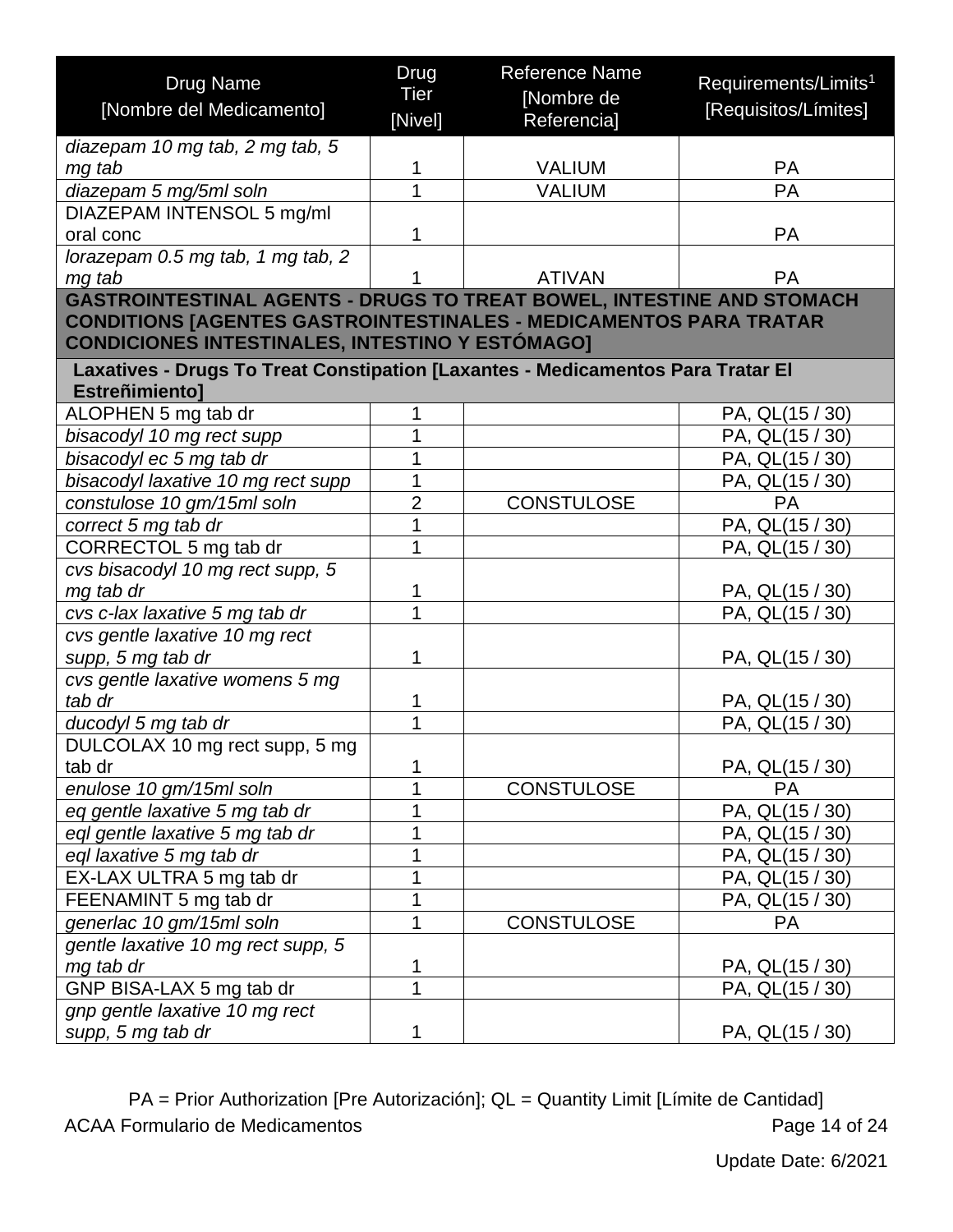| <b>Drug Name</b>                                                                                                                             | Drug    | <b>Reference Name</b> | Requirements/Limits <sup>1</sup> |
|----------------------------------------------------------------------------------------------------------------------------------------------|---------|-----------------------|----------------------------------|
| [Nombre del Medicamento]                                                                                                                     | Tier    | [Nombre de            | [Requisitos/Límites]             |
|                                                                                                                                              | [Nivel] | <b>Referencial</b>    |                                  |
| gnp womens gentle laxative 5 mg                                                                                                              |         |                       |                                  |
| tab dr                                                                                                                                       | 1       |                       | PA, QL(15 / 30)                  |
| goodsense bisacodyl ec 5 mg tab                                                                                                              |         |                       |                                  |
| dr                                                                                                                                           | 1       |                       | PA, QL(15 / 30)                  |
| goodsense womens laxative 5 mg                                                                                                               |         |                       |                                  |
| tab dr                                                                                                                                       | 1       |                       | PA, QL(15 / 30)                  |
| hm laxative 10 mg rect supp, 5 mg                                                                                                            |         |                       |                                  |
| tab dr                                                                                                                                       | 1       |                       | PA, QL(15 / 30)                  |
| kp bisacodyl 5 mg tab dr                                                                                                                     | 1       |                       | PA, QL(15 / 30)                  |
| lactulose 10 gm/15ml soln                                                                                                                    | 1       | <b>CONSTULOSE</b>     | <b>PA</b>                        |
| lactulose encephalopathy 10                                                                                                                  |         |                       |                                  |
| gm/15ml soln                                                                                                                                 | 1       | <b>CONSTULOSE</b>     | <b>PA</b>                        |
| laxative 10 mg rect supp, 5 mg tab<br>dr                                                                                                     |         |                       |                                  |
|                                                                                                                                              | 1<br>1  |                       | PA, QL(15 / 30)                  |
| px laxative 5 mg tab dr                                                                                                                      |         |                       | PA, QL(15 / 30)                  |
| gc gentle laxative 10 mg rect supp,                                                                                                          |         |                       |                                  |
| 5 mg tab dr<br>ra fast relief laxative 10 mg rect                                                                                            | 1       |                       | PA, QL(15 / 30)                  |
|                                                                                                                                              | 1       |                       | PA, QL(15 / 30)                  |
| supp<br>ra laxative 5 mg tab dr                                                                                                              | 1       |                       | PA, QL(15 / 30)                  |
| ra womens laxative 5 mg tab dr                                                                                                               | 1       |                       | PA, QL(15 / 30)                  |
| sb bisacodyl laxative ec 5 mg tab dr                                                                                                         | 1       |                       | PA, QL(15 / 30)                  |
| sb gentle lax-women 5 mg tab dr                                                                                                              |         |                       | PA, QL(15 / 30)                  |
| sb laxative 10 mg rect supp                                                                                                                  |         |                       | PA, QL(15 / 30)                  |
| sm gentle laxative 5 mg tab dr                                                                                                               |         |                       | PA, QL(15 / 30)                  |
| sm laxative 10 mg rect supp                                                                                                                  | 1       |                       | PA, QL(15 / 30)                  |
| tgt gentle laxative 5 mg tab dr                                                                                                              |         |                       | PA, QL(15 / 30)                  |
| tgt womens laxative 5 mg tab dr                                                                                                              |         |                       | PA, QL(15 / 30)                  |
| THE MAGIC BULLET 10 mg rect                                                                                                                  |         |                       |                                  |
| supp                                                                                                                                         | 1       |                       | PA, QL(15 / 30)                  |
| veracolate 5 mg tab dr                                                                                                                       | 1       |                       | PA, QL(15 / 30)                  |
| womans laxative 5 mg tab dr                                                                                                                  |         |                       | PA, QL(15 / 30)                  |
| womens laxative 5 mg tab dr                                                                                                                  |         |                       | PA, QL(15 / 30)                  |
|                                                                                                                                              |         |                       |                                  |
| Proton Pump Inhibitors - Ulcer And Stomach Acid Drugs [Inhibidores De La Bomba De<br>Protones - Medicamentos Para Úlceras Y Ácido Estomacal] |         |                       |                                  |
| omeprazole 20 mg cap dr                                                                                                                      |         | <b>PRILOSEC</b>       | PA, QL(180 / 365)                |
| <b>GENITOURINARY AGENTS - DRUGS TO TREAT BLADDER, GENITAL AND KIDNEY</b>                                                                     |         |                       |                                  |
| <b>CONDITIONS [AGENTES GENITOURINARIOS - MEDICAMENTOS PARA TRATAR</b>                                                                        |         |                       |                                  |
| <b>CONDICIONES DE LA VEJIGA, GENITALES Y RENALES]</b>                                                                                        |         |                       |                                  |
| Antispasmodics, Urinary - Bladder Control Drugs [Antiespasmódicos, Urinarios -<br>Medicamentos Para Control De La Vejiga]                    |         |                       |                                  |
| oxybutynin chloride 5 mg tab                                                                                                                 |         | <b>DITROPAN</b>       | <b>PA</b>                        |
|                                                                                                                                              |         |                       |                                  |

<span id="page-14-0"></span>PA = Prior Authorization [Pre Autorización]; QL = Quantity Limit [Límite de Cantidad] ACAA Formulario de Medicamentos **Page 15 of 24**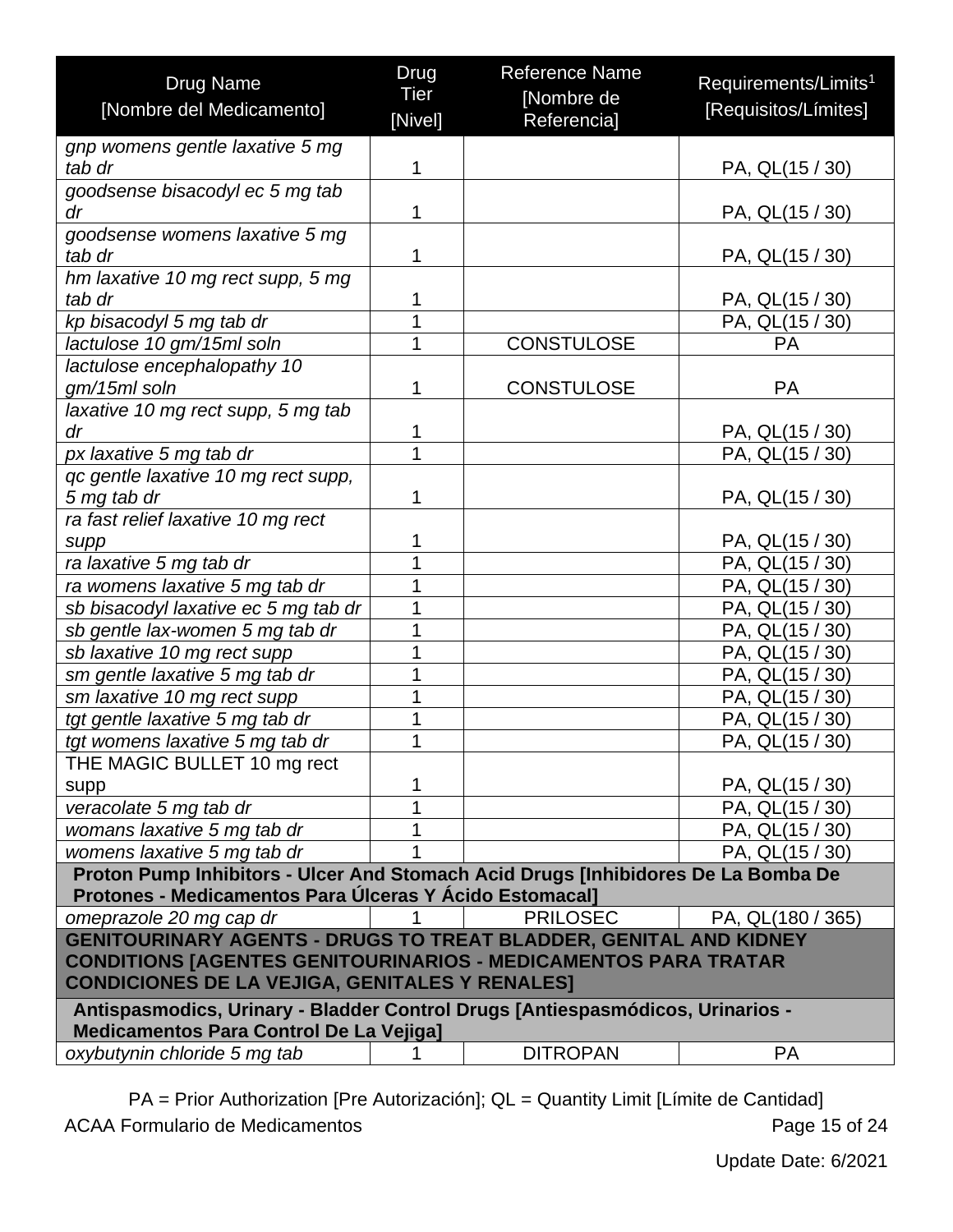<span id="page-15-0"></span>

| <b>Drug Name</b>                                                                                                  | <b>Drug</b>    | <b>Reference Name</b> | Requirements/Limits <sup>1</sup> |
|-------------------------------------------------------------------------------------------------------------------|----------------|-----------------------|----------------------------------|
|                                                                                                                   | Tier           | [Nombre de            |                                  |
| [Nombre del Medicamento]                                                                                          | [Nivel]        | Referencia]           | [Requisitos/Límites]             |
| oxybutynin chloride er 10 mg tab er                                                                               |                |                       |                                  |
| 24 hr, 15 mg tab er 24 hr, 5 mg tab                                                                               |                |                       |                                  |
| er 24 hr                                                                                                          |                | <b>DITROPAN</b>       | <b>PA</b>                        |
| Genitourinary Agents, Other - Miscellaneous Bladder, Genital, And Kidney Conditions                               |                |                       |                                  |
| Drugs [Agentes Genitourinarios, Otros - Medicamentos Para Condiciones De La Vejiga,                               |                |                       |                                  |
| <b>Genitales Y Renales Misceláneos]</b>                                                                           |                |                       |                                  |
| phenazopyridine hcl 100 mg tab,                                                                                   |                |                       |                                  |
| 200 mg tab                                                                                                        |                |                       | PA, QL(42 / 14)                  |
| HORMONAL AGENTS, STIMULANT/REPLACEMENT/MODIFYING (ADRENAL) - DRUGS TO                                             |                |                       |                                  |
| REGULATE HORMONES [AGENTES HORMONALES,                                                                            |                |                       |                                  |
| ESTIMULANTES/REEMPLAZO/MODIFICADOR (ADRENALES) - MEDICAMENTOS PARA                                                |                |                       |                                  |
| <b>REGULAR LAS HORMONAS]</b>                                                                                      |                |                       |                                  |
| Hormonal Agents, Stimulant/replacement/modifying (adrenal) - Hormone                                              |                |                       |                                  |
| Replacement/modifying Drugs [Agentes Hormonales, Estimulantes/Reemplazo/Modificador                               |                |                       |                                  |
| (Adrenales) - Medicamentos Para Reemplazo/Modificación De Hormonas]                                               |                |                       |                                  |
| dexamethasone 1 mg tab, 2 mg tab<br>dexamethasone 0.5 mg/5ml soln                                                 |                |                       | <b>PA</b><br><b>PA</b>           |
| dexamethasone 0.5 mg/5ml oral                                                                                     |                |                       |                                  |
| elix                                                                                                              |                | <b>BAYCADRON</b>      | <b>PA</b>                        |
| dexamethasone 0.5 mg tab, 0.75                                                                                    |                |                       |                                  |
| mg tab, 1.5 mg tab, 4 mg tab, 6 mg                                                                                |                |                       |                                  |
| tab                                                                                                               |                | <b>DECADRON</b>       | <b>PA</b>                        |
| KENALOG 40 mg/ml inj susp                                                                                         | $\overline{2}$ |                       | PA, QL(1 / 30)                   |
| methylprednisolone 16 mg tab, 32                                                                                  |                |                       |                                  |
| mg tab, 4 mg tab, 4 mg tab pack, 8                                                                                |                |                       |                                  |
| mg tab                                                                                                            | 1              | <b>MEDROL</b>         | <b>PA</b>                        |
| methylprednisolone acetate 40                                                                                     |                |                       |                                  |
| mg/ml inj susp, 80 mg/ml inj susp                                                                                 |                | <b>DEPO-MEDROL</b>    | PA, QL(1 / 30)                   |
| prednisolone 15 mg/5ml soln                                                                                       |                | <b>PRELONE</b>        | PA                               |
| prednisone 1 mg tab, 10 mg (21)                                                                                   |                |                       |                                  |
| tab pack, 10 mg (48) tab pack, 10                                                                                 |                |                       |                                  |
| mg tab, 2.5 mg tab, 20 mg tab, 5                                                                                  |                |                       |                                  |
| $mg(21)$ tab pack, 5 mg $(48)$ tab                                                                                |                |                       |                                  |
| pack, 5 mg tab, 50 mg tab                                                                                         | 1              |                       | <b>PA</b>                        |
| triamcinolone acetonide 40 mg/ml                                                                                  |                |                       |                                  |
| inj susp                                                                                                          |                | <b>KENALOG</b>        | PA, QL(1 / 30)                   |
| HORMONAL AGENTS, STIMULANT/REPLACEMENT/MODIFYING (PITUITARY) - DRUGS TO<br>REGULATE HORMONES [AGENTES HORMONALES, |                |                       |                                  |
| ESTIMULANTES/REEMPLAZO/MODIFICADOR (PITUITARIA) - MEDICAMENTOS PARA                                               |                |                       |                                  |
| <b>REGULAR LAS HORMONAS]</b>                                                                                      |                |                       |                                  |
| Hormonal Agents, Stimulant/replacement/modifying (pituitary) - Hormone                                            |                |                       |                                  |
| Replacement/modifying Drugs [Agentes Hormonales, Estimulantes/Reemplazo/Modificador                               |                |                       |                                  |
| (Pituitaria) - Medicamentos Para Reemplazo/Modificación De Hormonas]                                              |                |                       |                                  |

<span id="page-15-1"></span>PA = Prior Authorization [Pre Autorización]; QL = Quantity Limit [Límite de Cantidad]

ACAA Formulario de Medicamentos **Page 16 of 24**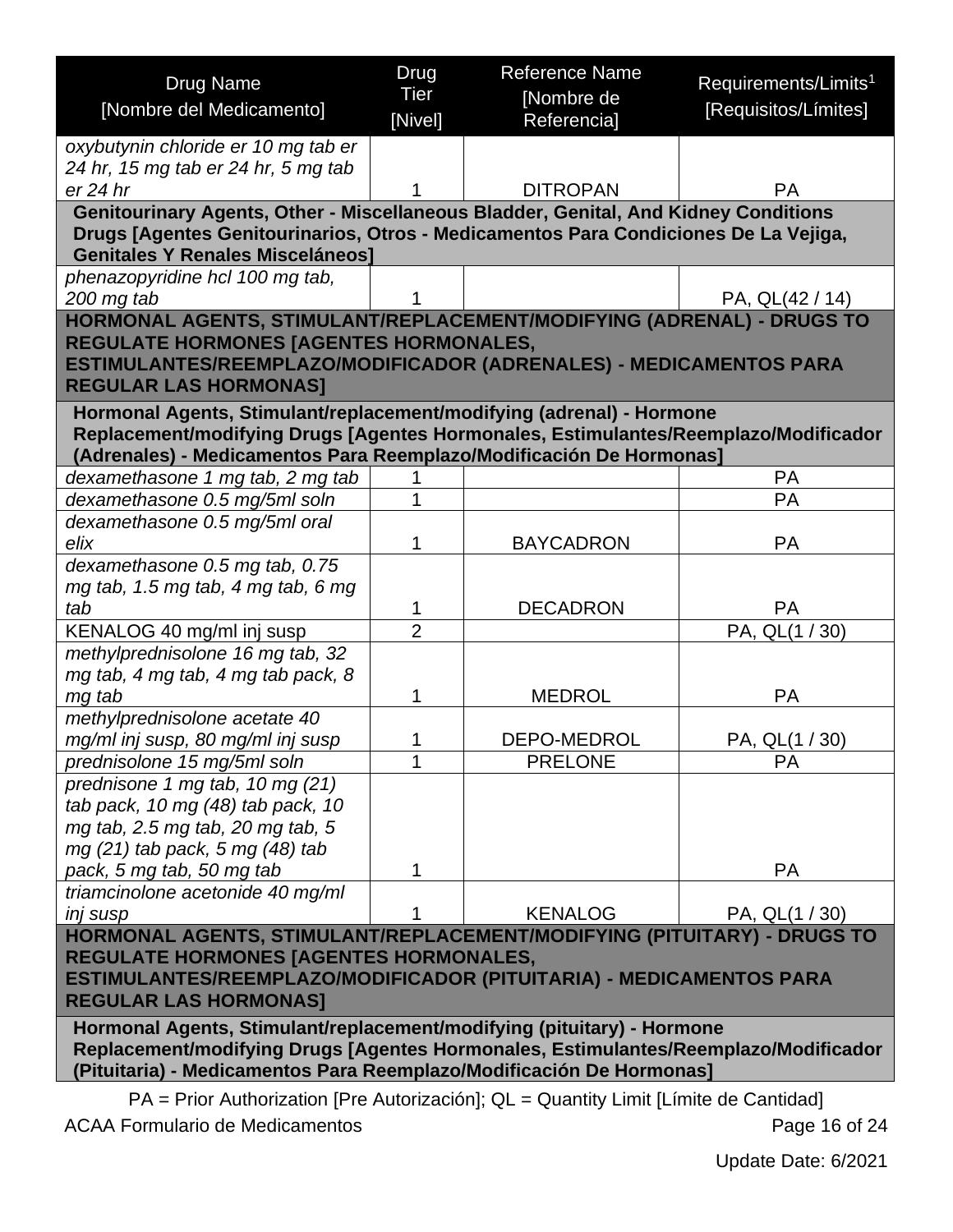<span id="page-16-1"></span><span id="page-16-0"></span>

| <b>Drug Name</b><br>[Nombre del Medicamento]                                                                                                                                                                                         | Drug<br><b>Tier</b><br>[Nivel] | <b>Reference Name</b><br>[Nombre de<br>Referencia] | Requirements/Limits <sup>1</sup><br>[Requisitos/Límites] |
|--------------------------------------------------------------------------------------------------------------------------------------------------------------------------------------------------------------------------------------|--------------------------------|----------------------------------------------------|----------------------------------------------------------|
| desmopressin ace spray refrig 0.01                                                                                                                                                                                                   |                                |                                                    |                                                          |
| % nasal soln                                                                                                                                                                                                                         | 1                              | <b>MINIRIN</b>                                     | <b>PA</b>                                                |
| desmopressin acetate spray 0.01                                                                                                                                                                                                      |                                |                                                    |                                                          |
| % nasal soln                                                                                                                                                                                                                         |                                | <b>DDVAP</b>                                       | <b>PA</b>                                                |
| <b>INFLAMMATORY BOWEL DISEASE AGENTS - DRUGS TO TREAT INFLAMMATORY</b><br><b>BOWEL DISEASE [AGENTES PARA LA ENFERMEDAD INFLAMATORIA DEL INTESTINO -</b><br><b>MEDICAMENTOS PARA TRATAR LA ENFERMEDAD INFLAMATORIA DEL INTESTINO]</b> |                                |                                                    |                                                          |
| Glucocorticoids - Drugs To Treat Inflammation [Glucocorticoides - Medicamentos Para<br><b>Tratar Inflamación]</b>                                                                                                                    |                                |                                                    |                                                          |
| dexamethasone sod phosphate pf                                                                                                                                                                                                       |                                |                                                    |                                                          |
| 10 mg/ml inj soln                                                                                                                                                                                                                    | 1                              |                                                    | <b>PA</b>                                                |
| dexamethasone sodium phosphate                                                                                                                                                                                                       |                                |                                                    |                                                          |
| 100 mg/10ml inj soln, 120 mg/30ml<br>inj soln, 20 mg/5ml inj soln                                                                                                                                                                    | 1                              |                                                    | <b>PA</b>                                                |
| dexamethasone sodium phosphate                                                                                                                                                                                                       |                                |                                                    |                                                          |
| 4 mg/ml inj soln                                                                                                                                                                                                                     | 1                              |                                                    | PA, QL(1 / 30)                                           |
| dexamethasone sodium phosphate                                                                                                                                                                                                       |                                |                                                    |                                                          |
| 10 mg/ml inj soln                                                                                                                                                                                                                    |                                | <b>HEXADROL</b>                                    | <b>PA</b>                                                |
| OPHTHALMIC AGENTS - DRUGS TO TREAT EYE CONDITIONS [AGENTES OFTÁLMICOS -                                                                                                                                                              |                                |                                                    |                                                          |
| <b>MEDICAMENTOS PARA TRATAR CONDICIONES DE LOS OJOS]</b>                                                                                                                                                                             |                                |                                                    |                                                          |
| Ophthalmic Agents, Other - Miscellaneous Eye Drugs [Agentes Oftálmicos, Otros -<br>Medicamentos Misceláneos Para Los Ojos]                                                                                                           |                                |                                                    |                                                          |
| ak-poly-bac 500-10000 unit/gm                                                                                                                                                                                                        |                                |                                                    |                                                          |
| ophth oint                                                                                                                                                                                                                           | $\overline{2}$                 | <b>POLYSPORIN</b>                                  | PA, QL(3.5 / 14)                                         |
| bacitracin-polymyxin b 500-10000                                                                                                                                                                                                     |                                |                                                    |                                                          |
| unit/gm ophth oint<br>neomycin-bacitracin zn-polymyx 5-                                                                                                                                                                              | 1                              | <b>POLYSPORIN</b>                                  | PA, QL(3.5 / 14)                                         |
| 400-10000 ophth oint                                                                                                                                                                                                                 | 1                              | <b>NEOSPORIN</b>                                   | PA, QL(3.5 / 14)                                         |
| neomycin-polymyxin-gramicidin                                                                                                                                                                                                        |                                |                                                    |                                                          |
| 1.75-10000-.025 ophth soln                                                                                                                                                                                                           | 1                              | <b>NEOSPORIN</b>                                   | PA, QL(5 / 14)                                           |
| POLYCIN 500-10000 unit/gm ophth                                                                                                                                                                                                      |                                |                                                    |                                                          |
| oint                                                                                                                                                                                                                                 | 1                              |                                                    | PA, QL(3.5 / 14)                                         |
| polymyxin b-trimethoprim 10000-                                                                                                                                                                                                      |                                |                                                    |                                                          |
| 0.1 unit/ml-% ophth soln<br>Ophthalmic Antibiotics - Drugs To Treat Eye Infections [Antibióticos Oftálmicos -                                                                                                                        |                                | <b>POLYTRIM</b>                                    | PA, QL(10 / 14)                                          |
| <b>Medicamentos Para Tratar Infecciones De Los Ojos]</b>                                                                                                                                                                             |                                |                                                    |                                                          |
| bacitracin 500 unit/gm ophth oint                                                                                                                                                                                                    |                                | <b>BACI-IM</b>                                     | PA, QL(3.5 / 14)                                         |
| ciprofloxacin hcl 0.3 % ophth soln                                                                                                                                                                                                   | 1                              | <b>CILOXAN</b>                                     | PA, QL(5 / 14)                                           |
| erythromycin 5 mg/gm ophth oint                                                                                                                                                                                                      | 1                              | <b>ILOTYCIN</b>                                    | PA, QL(3.5 / 14)                                         |
| gentamicin sulfate 0.3 % ophth soln                                                                                                                                                                                                  | 1                              | <b>GARAMYCIN</b>                                   | PA, QL(5 / 14)                                           |
| ofloxacin 0.3 % ophth soln                                                                                                                                                                                                           | 1                              | <b>OCUFLOX</b>                                     | PA, QL(5 / 14)                                           |
| tobramycin 0.3 % ophth soln                                                                                                                                                                                                          | 1                              | <b>TOBREX</b>                                      | PA, QL(5 / 14)                                           |

PA = Prior Authorization [Pre Autorización]; QL = Quantity Limit [Límite de Cantidad] ACAA Formulario de Medicamentos **Page 17 of 24**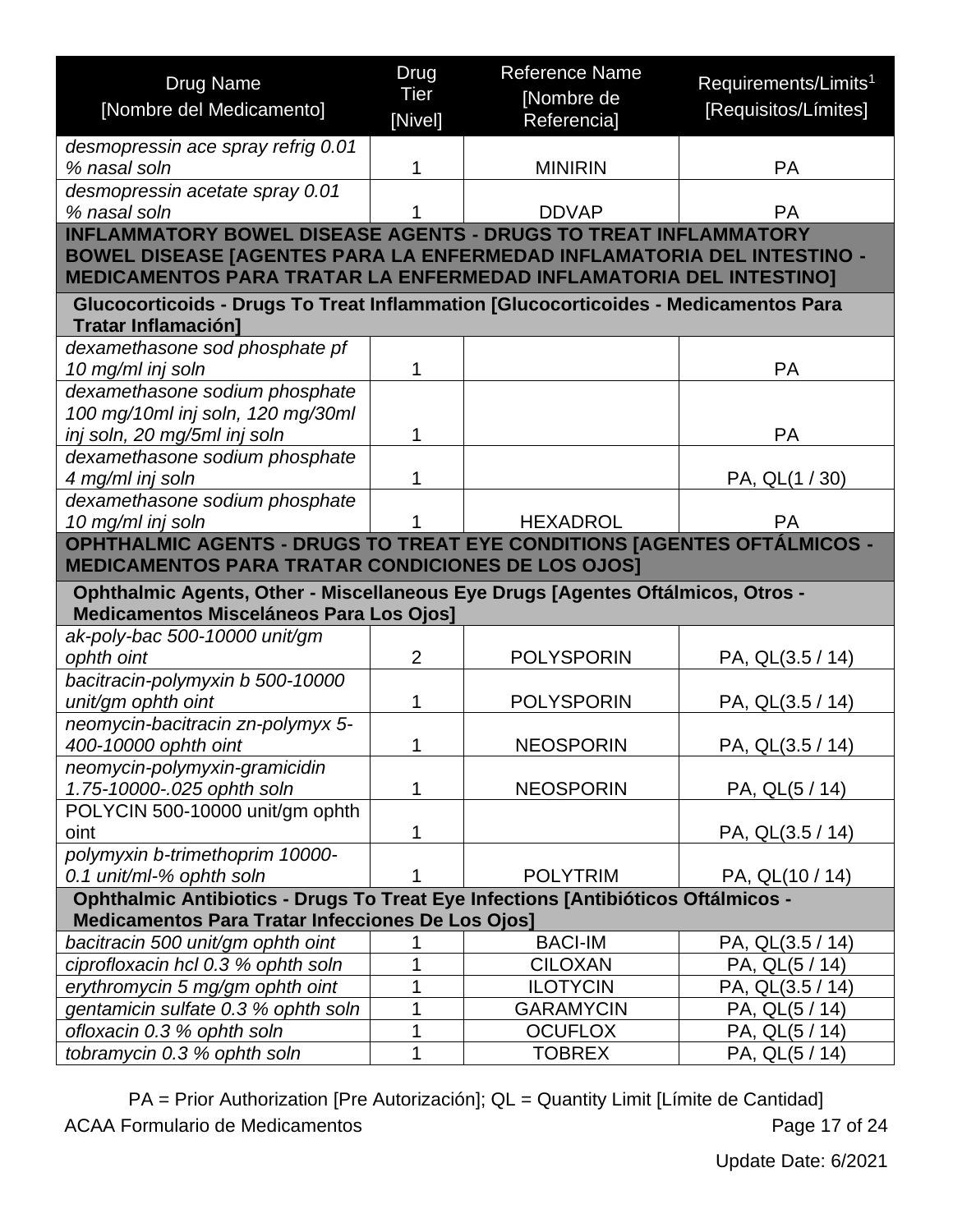| <b>Drug Name</b>                                                                                    | Drug            | <b>Reference Name</b>     | Requirements/Limits <sup>1</sup> |
|-----------------------------------------------------------------------------------------------------|-----------------|---------------------------|----------------------------------|
| [Nombre del Medicamento]                                                                            | Tier<br>[Nivel] | [Nombre de<br>Referencia] | [Requisitos/Límites]             |
| Ophthalmic Antiglaucoma Agents - Glaucoma Drugs [Agentes Oftálmicos Antiglaucoma -                  |                 |                           |                                  |
| <b>Medicamentos Para Glaucoma]</b>                                                                  |                 |                           |                                  |
| brimonidine tartrate 0.2 % ophth                                                                    |                 |                           |                                  |
| soln                                                                                                | 1               | <b>ALPHAGAN</b>           | PA                               |
| brimonidine tartrate 0.15 % ophth<br>soln                                                           | 1               | <b>ALPHAGAN P</b>         | <b>PA</b>                        |
| carteolol hcl 1 % ophth soln                                                                        | 1               | <b>OCUPRESS</b>           | PA                               |
| levobunolol hcl 0.5 % ophth soln                                                                    | 1               | <b>BETAGAN</b>            | PA                               |
| timolol maleate 0.25 % ophth soln,                                                                  |                 |                           |                                  |
| 0.5 % ophth soln                                                                                    | 1               | <b>TIMOPTIC</b>           | <b>PA</b>                        |
| Ophthalmic Anti-inflammatories - Allergy, Infection And Inflammation Drugs                          |                 |                           |                                  |
| [Antiinflamatorios Oftálmicos - Medicamentos Para Alergia, Infección E Inflamación]                 |                 |                           |                                  |
| bacitra-neomycin-polymyxin-hc 1 %                                                                   |                 |                           |                                  |
| ophth oint                                                                                          | 1               | <b>CORTISPORIN</b>        | PA, QL(3.5 / 14)                 |
| dexamethasone sodium phosphate                                                                      |                 |                           |                                  |
| 0.1 % ophth soln                                                                                    | 1               | <b>MAXIDEX</b>            | <b>PA</b>                        |
| fluorometholone 0.1 % ophth susp                                                                    | 1               | <b>FML</b>                | PA                               |
| flurbiprofen sodium 0.03 % ophth                                                                    |                 |                           |                                  |
| soln                                                                                                | 1               | <b>OCUFEN</b>             | <b>PA</b>                        |
| neomycin-polymyxin-dexameth 3.5-<br>10000-0.1 ophth oint                                            | 1               | <b>MAXITROL</b>           | PA, QL(3.5 / 14)                 |
| neomycin-polymyxin-dexameth 3.5-                                                                    |                 |                           |                                  |
| 10000-0.1 ophth susp                                                                                | 1               | <b>MAXITROL</b>           | PA, QL(5 / 14)                   |
| neomycin-polymyxin-hc 3.5-10000-                                                                    |                 |                           |                                  |
| 1 ophth susp                                                                                        | 1               | <b>CORTISPORIN</b>        | PA, QL(7.5 / 14)                 |
| NEO-POLYCIN HC 1 % ophth oint                                                                       | 1               |                           | PA, QL(3.5 / 14)                 |
| prednisolone acetate 1 % ophth                                                                      |                 |                           |                                  |
| susp                                                                                                | 1               | <b>PRED FORTE</b>         | <b>PA</b>                        |
| prednisolone sodium phosphate 1                                                                     |                 |                           |                                  |
| % ophth soln                                                                                        | 1               |                           | PA                               |
| sulfacetamide-prednisolone 10-                                                                      |                 |                           |                                  |
| 0.23 % ophth soln                                                                                   | 1               | <b>VASOCIDIN</b>          | <b>PA</b>                        |
| tobramycin-dexamethasone 0.3-0.1                                                                    |                 |                           |                                  |
| % ophth susp                                                                                        |                 | <b>TOBRADEX</b>           | PA, QL(5 / 14)                   |
| RESPIRATORY TRACT/PULMONARY AGENTS - DRUGS TO TREAT ALLERGIES, COUGH,                               |                 |                           |                                  |
| COLD AND LUNG CONDITIONS [AGENTES PARA EL TRACTO                                                    |                 |                           |                                  |
| RESPIRATORIO/PULMONAR - MEDICAMENTOS PARA TRATAR ALERGIAS, TOS,                                     |                 |                           |                                  |
| <b>RESFRIADO, Y CONDICIONES DEL PULMÓN]</b>                                                         |                 |                           |                                  |
| Antihistamines - Drugs To Treat Allergies [Antihistamínicos - Medicamentos Para Tratar<br>Alergias] |                 |                           |                                  |
| BANOPHEN 50 mg cap                                                                                  | 1               |                           | PA, QL(20 / 15)                  |
| diphenhydramine hcl 50 mg cap                                                                       | 1               |                           | PA, QL(20 / 15)                  |
| kp diphenhydramine hcl 50 mg cap                                                                    | 1               |                           | PA, QL(20 / 15)                  |
|                                                                                                     |                 |                           |                                  |

<span id="page-17-0"></span>PA = Prior Authorization [Pre Autorización]; QL = Quantity Limit [Límite de Cantidad] ACAA Formulario de Medicamentos **Page 18 of 24**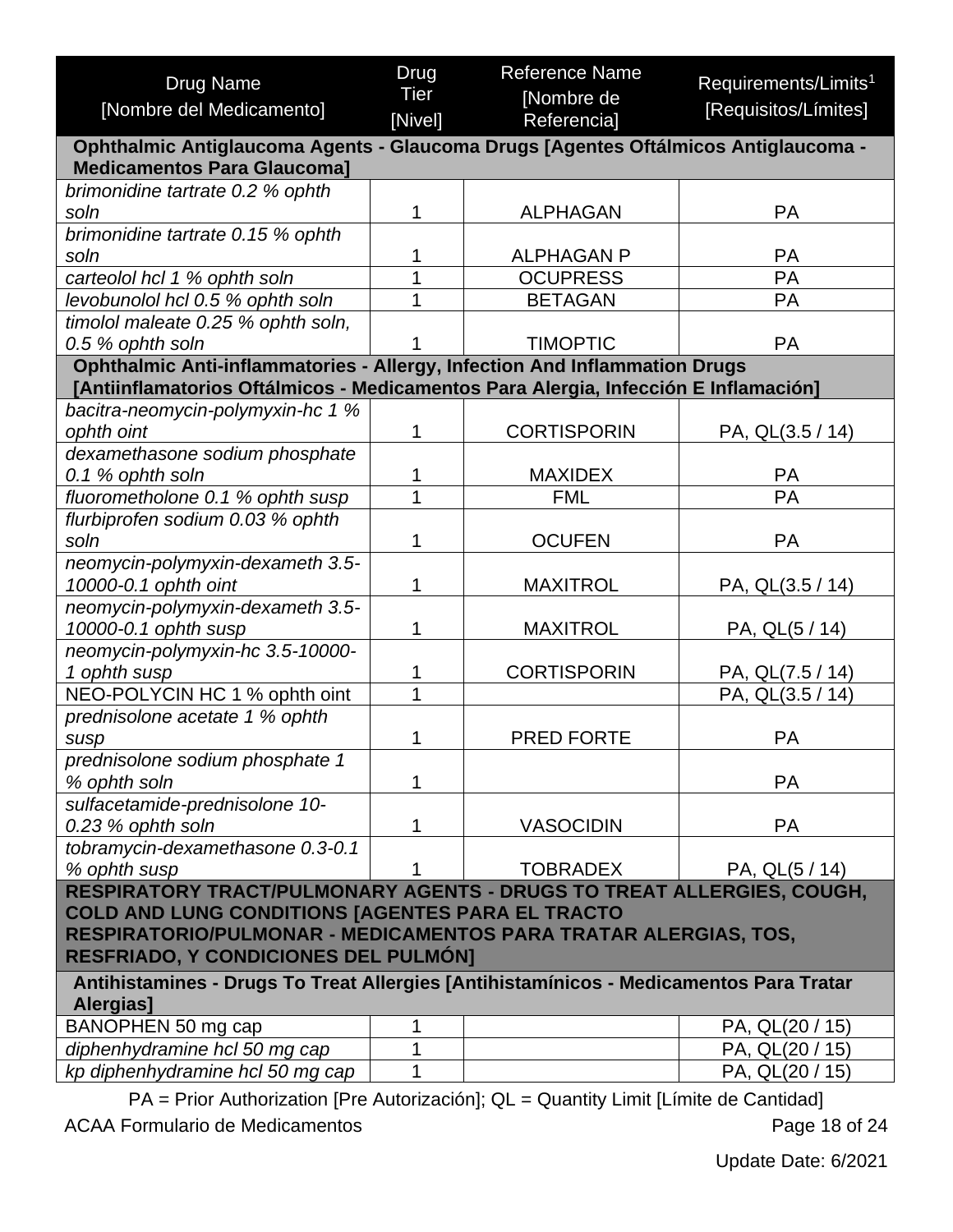<span id="page-18-0"></span>

| <b>Drug Name</b><br>[Nombre del Medicamento]                                                                                                                   | Drug<br><b>Tier</b><br>[Nivel] | <b>Reference Name</b><br>[Nombre de<br>Referencia] | Requirements/Limits <sup>1</sup><br>[Requisitos/Límites] |
|----------------------------------------------------------------------------------------------------------------------------------------------------------------|--------------------------------|----------------------------------------------------|----------------------------------------------------------|
| pharbedryl 50 mg cap                                                                                                                                           |                                |                                                    | PA, QL(20 / 15)                                          |
| Anti-inflammatories, Inhaled Corticosteroids - Asthma/lung Drugs [Antiinflamatorios,                                                                           |                                |                                                    |                                                          |
| Corticosteroides Inhalados - Medicamentos Para Asma/Pulmón]                                                                                                    |                                |                                                    |                                                          |
| fluticasone propionate 50 mcg/act                                                                                                                              |                                |                                                    |                                                          |
| nasal susp                                                                                                                                                     |                                | <b>FLONASE</b>                                     | PA, QL(1 / 730)                                          |
| Bronchodilators, Sympathomimetic - Asthma/lung Drugs [Broncodilatadores,<br>Simpatomiméticos - Medicamentos Para Asma/Pulmón]                                  |                                |                                                    |                                                          |
| albuterol sulfate 0.63 mg/3ml inh                                                                                                                              |                                |                                                    |                                                          |
| neb soln, 1.25 mg/3ml inh neb soln                                                                                                                             | 1                              | <b>ACCUNEB</b>                                     | <b>PA</b>                                                |
| albuterol sulfate 2.5 mg/0.5ml inh                                                                                                                             |                                |                                                    |                                                          |
| neb soln                                                                                                                                                       | 1                              | <b>PROVENTIL</b>                                   | <b>PA</b>                                                |
| albuterol sulfate (5 MG/ML) 0.5%                                                                                                                               |                                |                                                    |                                                          |
| inh neb soln                                                                                                                                                   | 1                              | <b>PROVENTIL</b>                                   | <b>PA</b>                                                |
| albuterol sulfate (2.5 MG/3ML)                                                                                                                                 |                                |                                                    |                                                          |
| 0.083% inh neb soln                                                                                                                                            |                                | <b>VENTOLIN</b>                                    | <b>PA</b>                                                |
| SKELETAL MUSCLE RELAXANTS - DRUGS TO TREAT MUSCLE TENSION AND SPASM                                                                                            |                                |                                                    |                                                          |
| [RELAJANTES MUSCULOESQUELÉTICOS - MEDICAMENTOS PARA TRATAR LA TENSIÓN<br><b>MUSCULAR Y ESPASMO]</b>                                                            |                                |                                                    |                                                          |
| Skeletal Muscle Relaxants - Drugs For Muscle Pain And Spasm [Relajantes<br>Musculoesqueléticos - Medicamentos Para Dolor Muscular Y Espasmo]                   |                                |                                                    |                                                          |
| carisoprodol 350 mg tab                                                                                                                                        |                                | <b>SOMA</b>                                        | QL(30 / 30)                                              |
| chlorzoxazone 500 mg tab                                                                                                                                       |                                | <b>PARAFON</b>                                     | QL(30 / 30)                                              |
| cyclobenzaprine hcl 10 mg tab                                                                                                                                  | 1                              | <b>FLEXERIL</b>                                    | QL(30 / 30)                                              |
| methocarbamol 500 mg tab, 750                                                                                                                                  |                                |                                                    |                                                          |
| mg tab                                                                                                                                                         | 1                              | <b>ROBAXIN</b>                                     | QL(30 / 30)                                              |
| orphenadrine citrate 30 mg/ml inj                                                                                                                              |                                |                                                    |                                                          |
| soln                                                                                                                                                           | 1                              | <b>NORFLEX</b>                                     | QL(6 / 25)                                               |
| orphenadrine citrate er 100 mg tab                                                                                                                             |                                |                                                    |                                                          |
| er 12 hr                                                                                                                                                       |                                | <b>NORFLEX</b>                                     | QL(30 / 30)                                              |
| SLEEP DISORDER AGENTS - DRUGS FOR SEDATION AND SLEEP [AGENTES DEL<br>SISTEMA NERVIOSO CENTRAL - MEDICAMENTOS PARA TRATAR CONDICIONES DE LOS<br><b>NERVIOS]</b> |                                |                                                    |                                                          |
| Gaba Receptor Modulators - Drugs For Sleeping [Benzodiazepinas - Medicamentos Para<br>Ansiedad]                                                                |                                |                                                    |                                                          |
| estazolam 1 mg tab, 2 mg tab                                                                                                                                   | 1                              | <b>PROSOM</b>                                      | PA, QL(30 / 30)                                          |
| flurazepam hcl 15 mg cap, 30 mg                                                                                                                                |                                |                                                    |                                                          |
| cap                                                                                                                                                            | 1                              | <b>DALMANE</b>                                     | PA, QL(30 / 30)                                          |
| temazepam 15 mg cap, 22.5 mg                                                                                                                                   |                                |                                                    |                                                          |
| cap, 30 mg cap, 7.5 mg cap                                                                                                                                     | 1                              | <b>RESTORIL</b>                                    | PA, QL(30 / 30)                                          |
| zolpidem tartrate 10 mg tab, 5 mg                                                                                                                              |                                |                                                    |                                                          |
| tab                                                                                                                                                            |                                | <b>AMBIEN</b>                                      | <b>PA</b>                                                |

<span id="page-18-1"></span>PA = Prior Authorization [Pre Autorización]; QL = Quantity Limit [Límite de Cantidad] ACAA Formulario de Medicamentos **Page 19 of 24**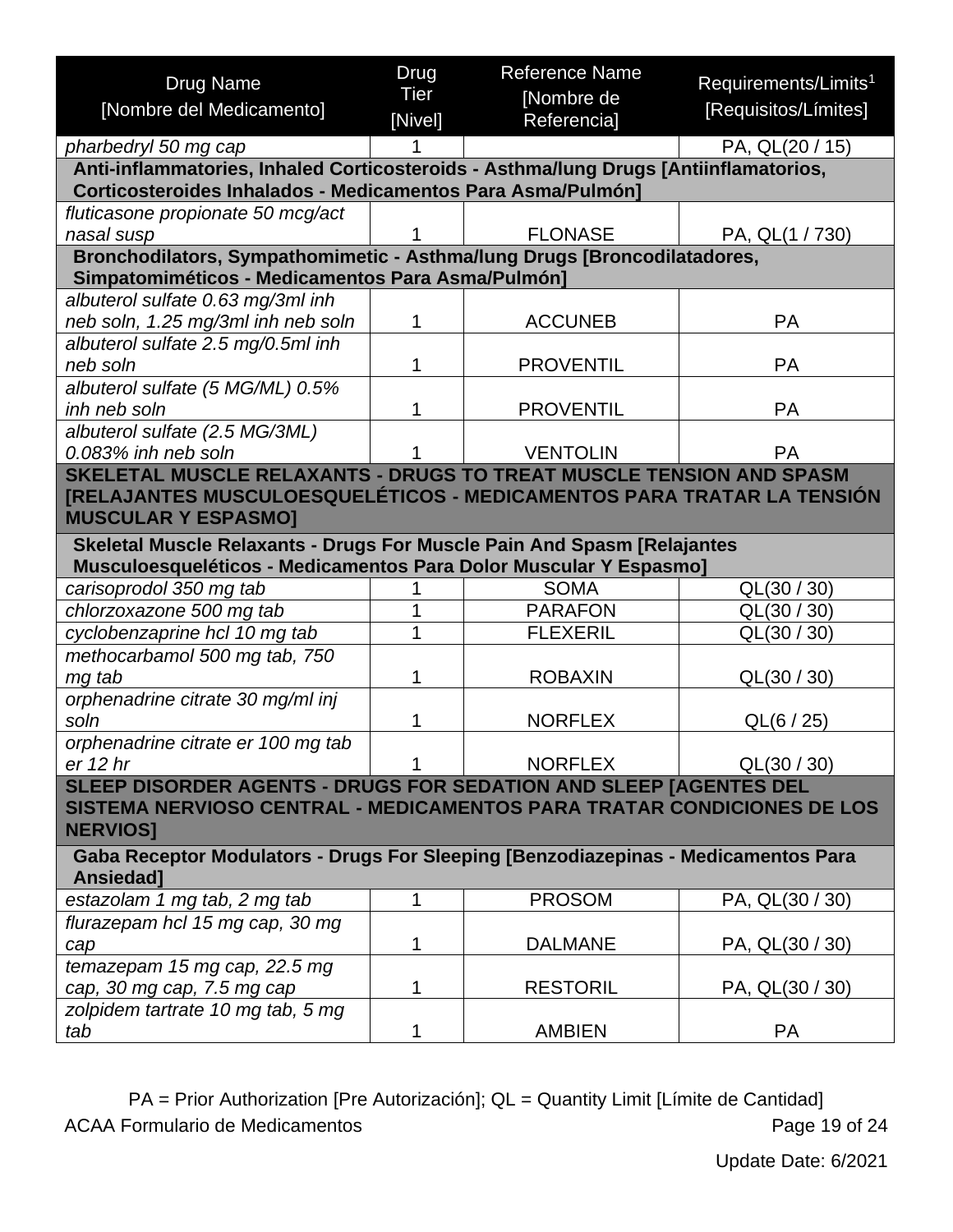<span id="page-19-1"></span><span id="page-19-0"></span>

| Drug Name<br>[Nombre del Medicamento]                                                                                                                                                                                                                                  | Drug<br>Tier<br>[Nivel] | <b>Reference Name</b><br>[Nombre de<br><b>Referencial</b> | Requirements/Limits <sup>1</sup><br>[Requisitos/Límites] |
|------------------------------------------------------------------------------------------------------------------------------------------------------------------------------------------------------------------------------------------------------------------------|-------------------------|-----------------------------------------------------------|----------------------------------------------------------|
| THERAPEUTIC NUTRIENTS/MINERALS/ELECTROLYTES [NUTRIENTES/MINERALES Y<br><b>ELECTROLITOS TERAPÉUTICOS]</b>                                                                                                                                                               |                         |                                                           |                                                          |
| Electrolyte/mineral Replacement - Vitamin, Mineral And Body Fluid Deficiency Drugs<br>[Reemplazo De Electrolitos/Minerales - Medicamentos Para Deficiencia De Vitaminas,<br><b>Minerales Y Fluidos Corporales]</b>                                                     |                         |                                                           |                                                          |
| ferrous sulfate 325 (65 Fe) mg tab                                                                                                                                                                                                                                     |                         |                                                           |                                                          |
| THERAPEUTIC NUTRIENTS/MINERALS/ELECTROLYTES - DRUGS TO TREAT VITAMIN,<br><b>MINERAL AND BODY FLUID DEFICIENCIES [NUTRIENTES</b><br>TERAPÉUTICOS/MINERALES/ELECTROLITOS - MEDICAMENTOS PARA TRATAR<br><b>DEFICIENCIAS DE VITAMINAS, MINERALES Y FLUIDOS CORPORALES]</b> |                         |                                                           |                                                          |
| Electrolyte/mineral Replacement - Vitamin, Mineral And Body Fluid Deficiency Drugs<br>[Reemplazo De Electrolitos/Minerales - Medicamentos Para Deficiencia De Vitaminas,<br><b>Minerales Y Fluidos Corporales]</b>                                                     |                         |                                                           |                                                          |
| folic acid 1 mg tab                                                                                                                                                                                                                                                    |                         |                                                           |                                                          |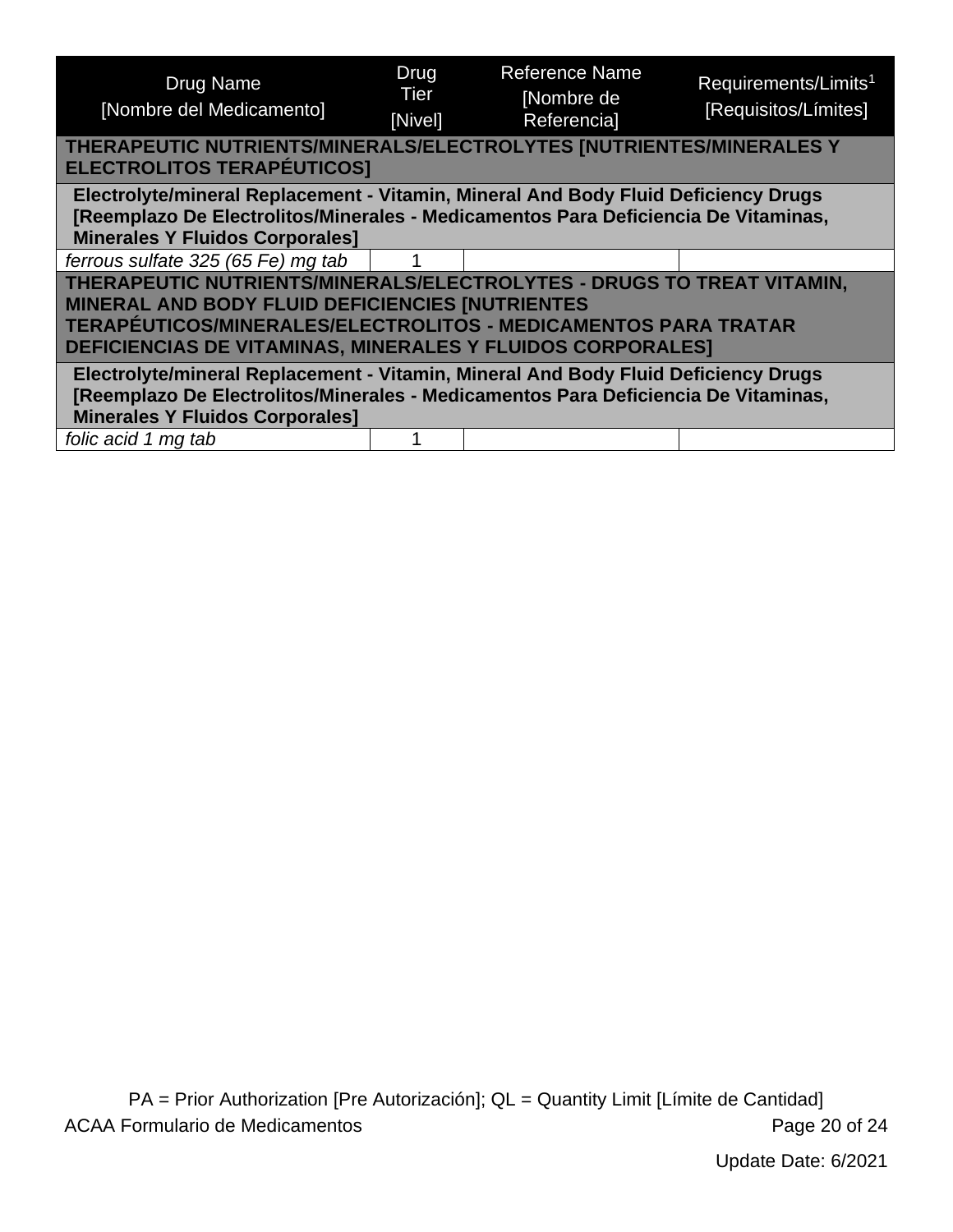#### $\blacktriangle$

#### $\mathbf{B}$

| bacitra-neomycin-polymyxin-hc 18 |    |
|----------------------------------|----|
|                                  |    |
|                                  |    |
|                                  | 14 |
|                                  | 14 |
|                                  |    |
|                                  |    |
|                                  | 10 |
|                                  |    |
|                                  |    |
|                                  |    |
|                                  |    |

## $\mathbf C$

|                                   | 9 |
|-----------------------------------|---|
|                                   |   |
|                                   |   |
|                                   |   |
|                                   |   |
|                                   |   |
|                                   |   |
|                                   |   |
|                                   |   |
|                                   |   |
|                                   |   |
|                                   |   |
|                                   |   |
| chlordiazepoxide-amitriptyline 10 |   |
|                                   |   |
|                                   |   |
|                                   |   |

| clotrimazole-betamethasone  11 |  |
|--------------------------------|--|
|                                |  |
|                                |  |
|                                |  |
|                                |  |
|                                |  |
|                                |  |
|                                |  |
| cvs gentle laxative womens14   |  |
|                                |  |
|                                |  |
|                                |  |
|                                |  |

#### D

| desmopressin ace spray refrig17       |  |
|---------------------------------------|--|
| desmopressin acetate spray 17         |  |
|                                       |  |
| dexamethasone sod phosphate pf17      |  |
| dexamethasone sodium phosphate 17, 18 |  |
|                                       |  |
| DIAZEPAM INTENSOL  14                 |  |
|                                       |  |
|                                       |  |
|                                       |  |
|                                       |  |
|                                       |  |
|                                       |  |
|                                       |  |
|                                       |  |
|                                       |  |
|                                       |  |
|                                       |  |
|                                       |  |

## $\mathsf E$

| eq nighttime sleep aid max st4 |
|--------------------------------|
|                                |

PA = Prior Authorization [Pre Autorización]; QL = Quantity Limit [Límite de Cantidad]

**ACAA Formulario de Medicamentos** 

Page 21 of 24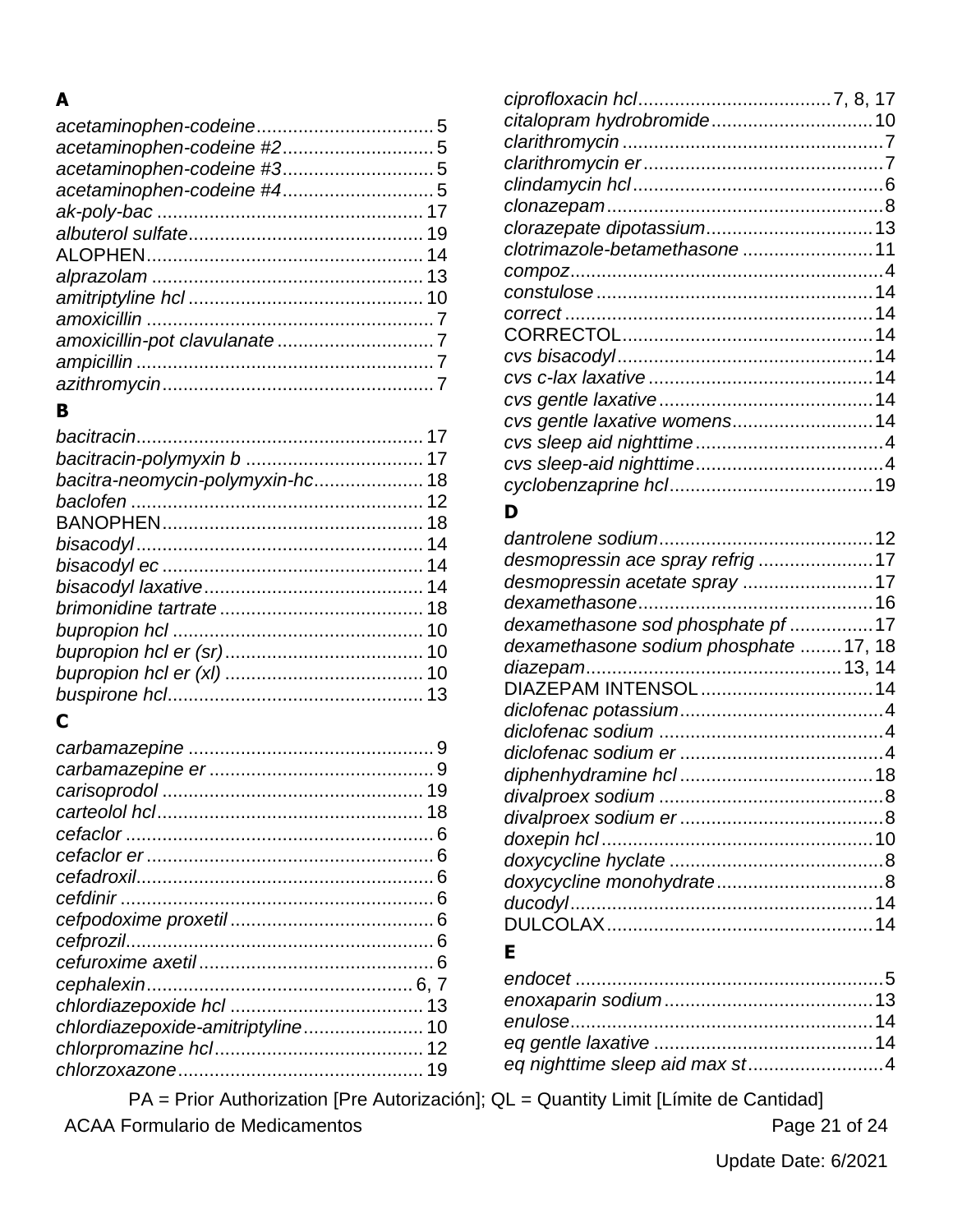## $\mathsf F$

# G

| goodsense womens laxative 15 |  |
|------------------------------|--|
|                              |  |

## $H$

| hydrocodone-acetaminophen5 |  |
|----------------------------|--|
|                            |  |
| I                          |  |

# $\boldsymbol{\mathsf{K}}$

## L

#### $\boldsymbol{\mathsf{M}}$

| methylprednisolone acetate  16 |  |
|--------------------------------|--|
|                                |  |
|                                |  |
|                                |  |
|                                |  |
|                                |  |

#### $\boldsymbol{\mathsf{N}}$

| neomycin-bacitracin zn-polymyx17 |  |
|----------------------------------|--|
| neomycin-polymyxin-dexameth18    |  |
| neomycin-polymyxin-gramicidin 17 |  |
|                                  |  |
|                                  |  |
|                                  |  |
|                                  |  |
| nitrofurantoin monohyd macro6    |  |
|                                  |  |
|                                  |  |

PA = Prior Authorization [Pre Autorización]; QL = Quantity Limit [Límite de Cantidad] **ACAA Formulario de Medicamentos** 

Page 22 of 24